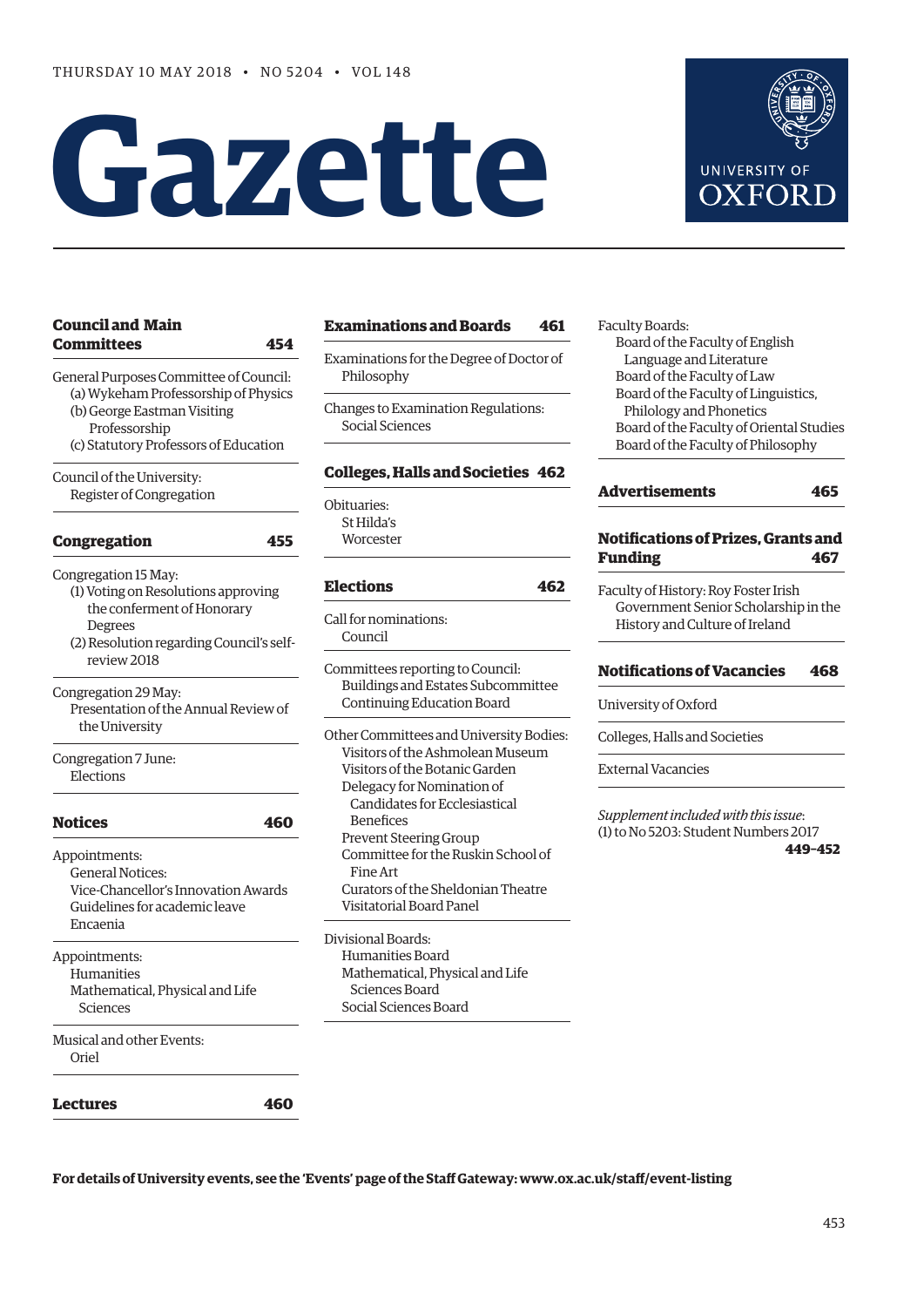# <span id="page-1-0"></span>Council and Main Committees

#### **General Purposes Committee of Council**

The General Purposes Committee of Council has made the following changes in regulations, to come into efect on **25 May**.

#### **(a) Wykeham Professorship of Physics**

#### *Explanatory Note*

The following changes, made on the recommendation of the Mathematical, Physical and Life Sciences Division and the Department of Physics, update outdated wording and references in the regulations.

#### *Text of Regulations*

**1** In Council Regulations 24 of 2002, concerning individual professorships, delete §279 and substitute (new text underlined, deleted text struck through):

#### **'§279**. *Wykeham Professor of Physics*

1. The Wykeham Professor of Physics shall undertake research in Theoretical Physics and shall lecture and give instruction in Theoretical Physics and generally promote its study in the University.

2. The professor shall be elected by an electoral board consisting of:

(1) the Vice-Chancellor, or, if the Warden of New College is Vice- Chancellor, a person appointed by Council on the occurrence of a vacancy to act as an elector on that occasion;

(2) the Warden of New College, or, if the Warden is unable or unwilling to act, a person appointed by the Governing Body of New College on the occurrence of a vacancy to act as an elector on that occasion;

(3) a person appointed by the Governing Body of New College;

(4), (5) two persons appointed by Council;

(6)–(9) four a persons appointed by the Mathematical and, Physical and Life Sciences Board.;

(7)–(9) three persons appointed by the Physics Management Committee.

3. The professor shall be subject to the General Provisions of the decreeregulations governing the duties of professors and to those Particular Provisions of the same decreeregulations which are applicable to this chair.'

# **(b) George Eastman Visiting Professorship**

#### *Explanatory Note*

The following changes, made on the recommendation of the Electoral Board for the George Eastman Visiting Professorship, (i) extend eligibility for the professorship from 'a citizen of the USA' to 'a permanent resident of the USA'; and (ii) change the requirement to give a number of lectures to one public lecture and an academic programme agreed in advance with the accepting department or faculty of the University.

#### *Text of Regulations*

In Council Regulations 24 of 2002, concerning individual professorships, in §338 delete existing regulation 1 and substitute (new text underlined, deleted text struck through):

#### **'§338**. *Eastman Visiting Professor*

1. The George Eastman Visiting Professor shall be at the time of election, a citizen permanent resident of the United States of America eminent in teaching or research in any branch of university study, and shall deliver a minimum of one public lecture and an academic programme agreed in advance with the accepting department or faculty of the University, and give instruction in the subject of study in respect of which he or she is appointed.'

#### **(c) Statutory Professors of Education**

#### *Explanatory Note*

The following changes, made on the recommendation of the Social Sciences Division and the Department of Education, increase the number of professorships mentioned in the regulation from three to four and regularise the status of the Department of Education's fourth Statutory Professor.

# *Text of Regulations*

**1** In Council Regulations 24 of 2002, concerning individual professorships, amend §74 concerning the Statutory Professors of Education as follows (new text underlined, deleted text struck through):

#### **'§74**. *Professors (threefour) of Education*

1. There shall be three four Professors of Education who shall engage in advanced study and research and shall lecture and give instruction in Education.

2. The professors shall each be elected by an electoral board consisting of:

(1) the Vice-Chancellor, or, if the head of the college specifed in (2) of this clause is Vice-Chancellor, a person appointed by Council;

(2) the head of the college to which the professorship shall be for the time being allocated by Council under any regulation in that behalf, or if the head is unable or unwilling to act, a person appointed by the governing body of the college;

(3) a person appointed by the governing body of the college specifed in paragraph (2) above;

(4), (5) two persons appointed by Council;

(6) a person appointed by the Social Sciences Board;

(7)–(9) three persons appointed by the Academic Committee of the Department of Education.

If an appointment is also being made to the directorship of the department, Council will appoint only one member of the electoral board, and one member will be the chairman of the department's professional committee or a head teacher proposed by the Oxfordshire Secondary Head Teachers' Association.

34. The professors shall be subject to the General Provisions of the regulations concerning the duties of professors and to those Particular Provisions of the same regulations which are applicable to these chairs.'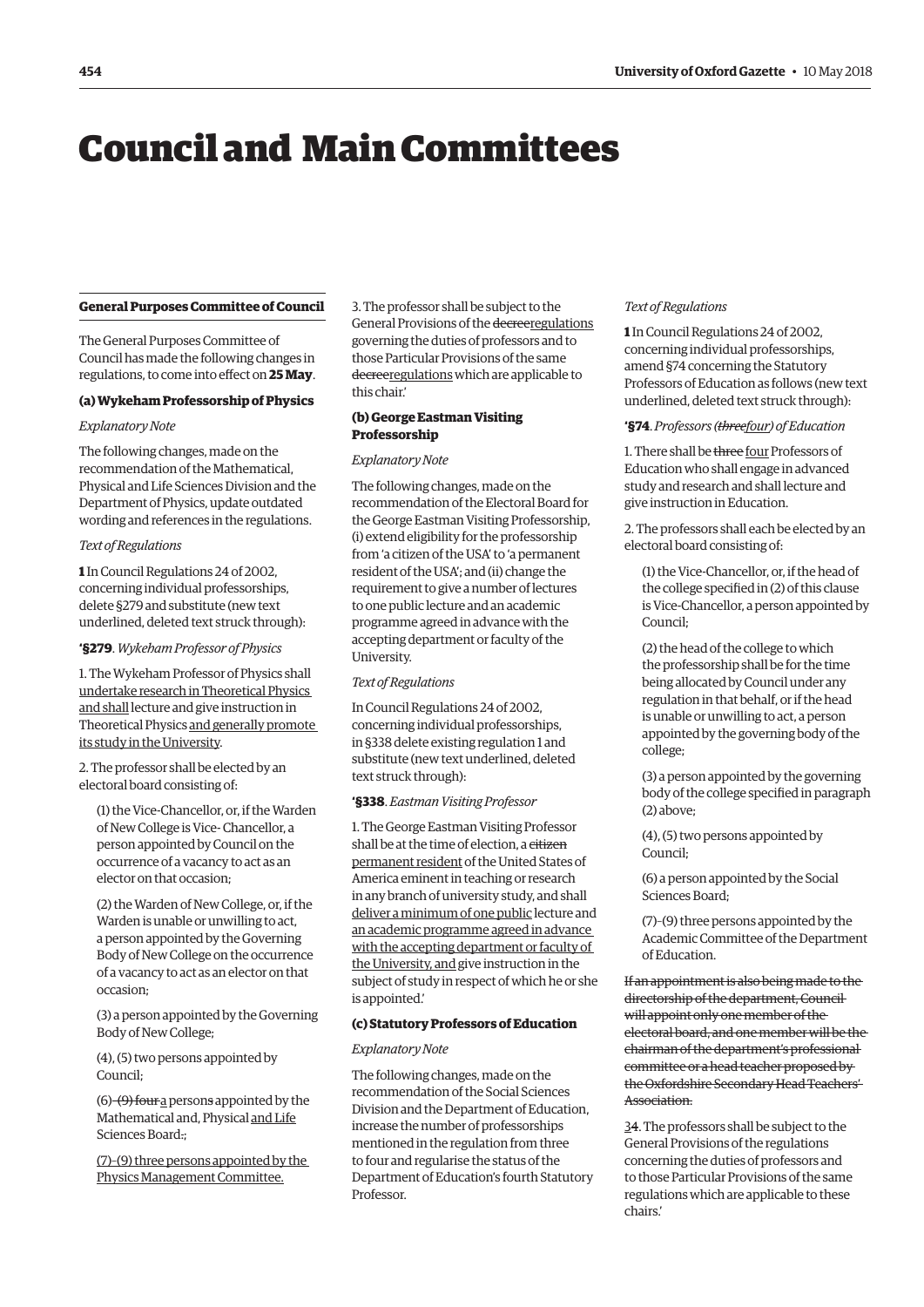# Congregation

<span id="page-2-0"></span>**2** In the Annexe to Council Regulations 3 of 2004, concerning the Employment of University Staf, amend as follows (new text underlined, deleted text struck through):

'Professors (three four) of Educational Studies'

# **Council of the University**

## **Register of Congregation**

The Vice-Chancellor reports that the following names have been added to the Register of Congregation:

Adlen, E K, St Anne's Clayden, T, Green Templeton Coleman, R L, OCDEM D'Mellow, C, IT Services Gold, N K, Balliol Hamard, M C L, Research Services Jain, S, St Hugh's Lloyd, R E, Research Services McIlroy, S, Language Centre Martin, B, NDORMS Powell, J A, Primary Care Health Sciences Ronin, M, Faculty of Classics, Brasenose Sadoux, M, Language Centre Sanders, D R, St John's Speakes, C R, Finance Stroo, K, Estates Services Underwood, G C E, University College Zubeldia, M, Saïd Business School

#### **Divisional and Faculty Boards**

For changes in regulations for examinations see 'Examinations and Boards' below.

| 15 May |
|--------|
|        |

No notice of opposition or request for adjournment having been received, the Chair will accordingly declare the resolutions at (1) below carried at the meeting.

### **(1) Voting on Resolution approving the conferment of Honorary Degrees**

(For explanatory note and text of resolution see *Gazette* No 5202, 26 April 2018, p422.)

# **(2) Resolution regarding Council's selfreview 2018**

The following text has been received from the signatories to the resolution.

'1. We welcome Council's implementation of Congregation's March 6th vote on resolution 51 , and its decision in light of that meeting, to reverse its previous response, informing UUK of its reversal, along with Council's subsequent acceptance of resolution 5 as unopposed.

We note Council's response to the governance and decision-making concerns expressed in the document sent to all Congregation members on 6 March, at its subsequent meeting of 7 March. In light of Congregation's concerns, Council has made two recommendations: 1) to expand the Pensions Working Group to "include members of the USS scheme and younger members of the University who are particularly afected by the proposed changes," and 2) to "hold a discussion in Congregation on April 24". These suggestions were made at its regular March 14 meeting, sent to Congregation members by email, and were also published in the Gazette of March 22, with the proposed meeting or discussion now on the Congregation website.

2. We affirm the primacy of shared governance between Congregation and Council, noting that: "Council has stewardship, under Congregation, of the University's affairs and ensures that suitable processes are in place for the management of the University's business," and, as the

North report states: "Congregation is the supreme governing body of the University, consisting of all Oxford academic staf, and more senior academic related staf".

In the document explaining the rationale for resolutions 4 and 5 sent to Congregation members on 6 March, the resolutions' conveners underlined several issues that emphasised an increasing gulf that has grown between Congregation and Council, one that clearly led to the breakdown of governance and decision-making within Council's committee structure, and within Council itself. We believe that this lay behind Council's decision taken on pensions, and which necessitated an immediate and urgent intervention by Congregation<sup>2</sup>.

Congregation members have articulated these particular concerns over many years, most recently in the resignation document of Congregation-elected members aforced to the Prevent Steering Group, published in the Flysheet of the Gazette of 25 January 2018, which underlined a chronic breakdown of decision-making and delegation of powers, and a lack of accountability within the University administrative structure<sup>3</sup>.

3. Council has itself recognised these same challenges, most recently in its last self-review (Review of the effectiveness of Oxford University Council of December 2015. C(16)044 ), noting: "it is encouraging that there are a number of issues on which there appears to be widespread agreement about the need for change. But it is noteworthy that many of these are not new. Although some have been addressed in the past, change has not been sustained".

We note a number of findings are shared by many members of Congregation: "A number of people talked about the asymmetry (of knowledge) which exists between members of Council who are in the University administration and the elected members"; and, "All too often, so-called 'strategic' issues

[of%20Council%20-%20paper%20and%20annexes.pdf](https://www.council.ox.ac.uk/system/files/%28C%2816%2904%29w%20Self-review%20of%20Council%20-%20paper%20and%20annexes.pdf) 

<sup>1</sup> Resolution 5 instructing the University to change its response to the UUK consultation

<sup>2</sup> [https://docs.google.com/document/d/1PdGC7MNmx-htu](https://docs.google.com/document/d/1PdGC7MNmx-htucgnKY8kVpc8vRoBMM5jpLPh71h7B98/edit)  cgnKY8kVpc8vRoBMM5jpLPh71h7B98/edit 3 [https://gazette.web.ox.ac.uk/sites/default/fles/gazette/](https://gazette.web.ox.ac.uk/sites/default/files/gazette/documents/media/flysheet_25_january_2018.pdf)  documents/media/fysheet\_25\_january\_2018.pdf 4 www.council.ox.ac.uk/system/ fles/%28C%2816%2904%29w%20Self-review%20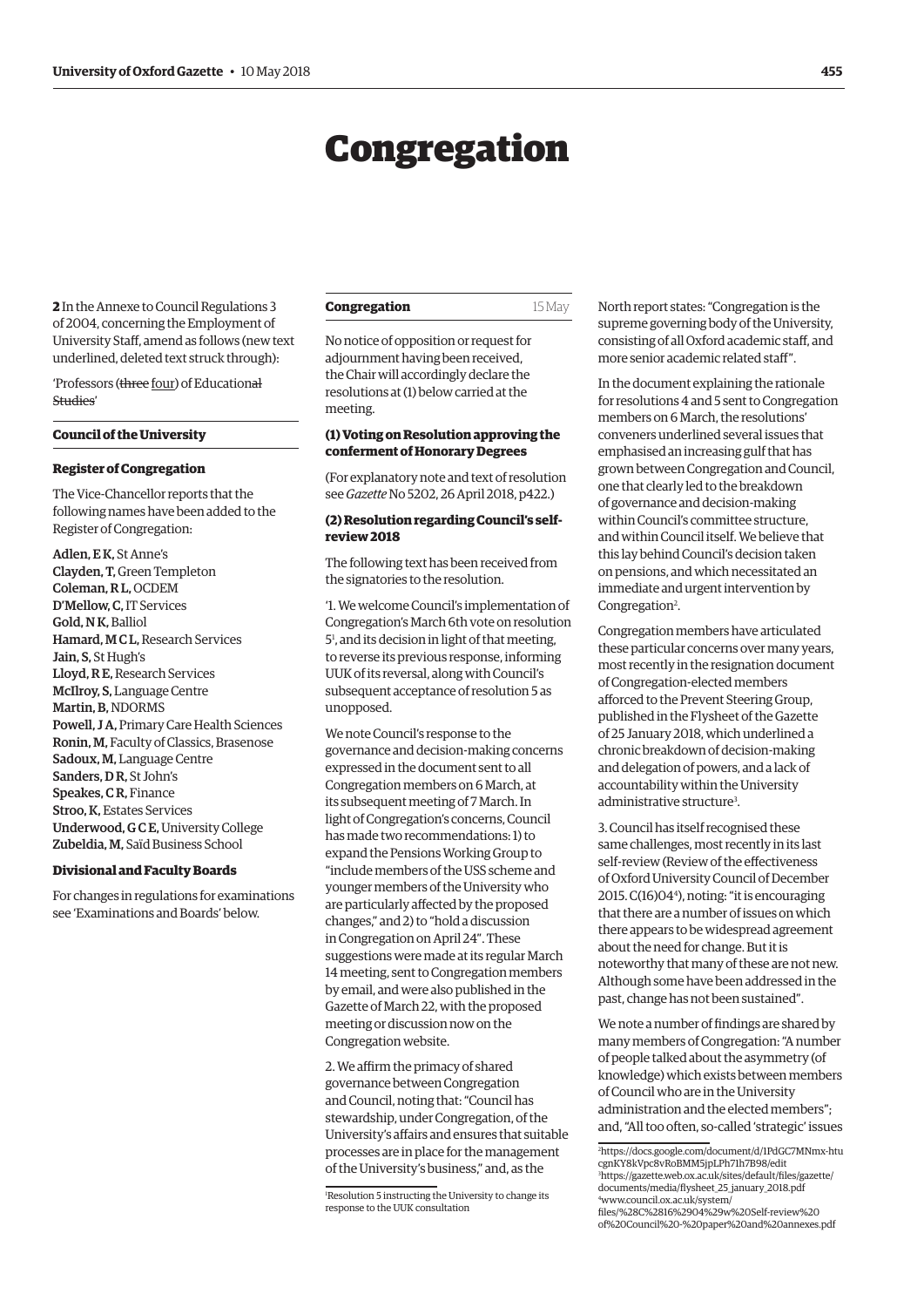come to Council 'wrapped in a ribbon'. They tend to be pre-cooked, having gone through several Committees on their way to Council. This means that some members may have seen the same paper half a dozen times, while others will never have seen it before. The resulting discussions are asymmetric and it is difficult to challenge the proposals. Council should be brought in at a much earlier stage in the process when there are genuine options on the table so that there can be real exploration of the issues" (p4); "there is a general feeling that Council does not debate issues in the way it should. As noted above, it comes to issues too late. And there is a cultural issue here. 'Oxford finds it difficult to take robust decisions'. Council is seen as 'debate averse'. Difficult, controversial issues are rarely addressed openly in that forum" (p6).

In spite of reforms introduced by Council in 2017 to address this specifc problem (for instance by changing seating arrangements), the marked absence of governance was palpable on 6 March 2018, at the 8th week Congregation of Hilary term<sup>5</sup>.

Equally, we agree with the 2015 review that "external members rarely have direct experience of the higher education sector… and that they "would be more efective with a deeper understanding of how higher education worked"; along with the comment on how the processes and roles of elected members to Council remain obscure to them, as well as with concerns of how Committees functioned in relation to Council, with "caution and lack of clear accountability"; that Committee's limits of delegation were not reviewed; fnally, how confict of interest was both understood and practiced remained unclear (p5, 6, 7).

Some of the Perkins Review's key recommendations might be broadly shared by Congregation members, as 3(c), to review the terms of reference across the key Council Committees "in a 'gathered feld' against a common set of principles"; 3(e)(v) terms of reference for Nominations Committee, and how to "complement or broaden the diversity of the input" of External Members; 3(f) to seek measures to engage Congregation more efectively "early in discussion", rather than after decisions have been made (p1–2).

However, some of its assumptions will not be shared by the majority of Congregation members, in particular the review's misconception that Council is the governing body of the University: "it is unusual and, arguably, difficult for the Vice Chancellor both to run the University and to chair its governing body" (p6). Or that Congregation is the locus of the problem: "Relations with Congregation… Many people raised this saying that the Council cannot effect change without taking Congregation with it. Fear of Congregation's reaction to change has acted as a brake. Many people thought this could and should be mitigated by much more open dialogue both in writing and through discussions with Congregation, engaging people before views became entrenched"(p8).

4. In order to restore the balance of governance to academic hands, and the workings of Council and Congregation to their proper function; to restore a relationship of trust and accountability between them, better refecting the spirit of the current statutes and regulations, and the aims and purposes of the University:

Congregation instructs fve members of Congregation be elected at its 8th week Congregation on 12 June, to be aforced to serve on the next review, with candidates' nominations published in the *Gazette* of 5th week (issue of 24 May).

That this review is executed via the creation of a temporary working party under Statute VI, 24: "Council may set up such other standing or temporary committees as it may from time to time think fit."

That these elected members of Congregation be afforced to the review working party of Council in order to carry out, with Council, its regular self-review

of both "operations and efectiveness", routinely scheduled for 2018, as specifed under Regulation 12, Council Regulations 13 of 2002: "Council shall carry out a selfreview of its operations and efectiveness at least every three years".

That the working party be chaired by not more than three Council members, who remain guided by the criteria set out below.

5. That this working party, comprised of the aforced fve elected Congregation members and three members of Council, will be informed and guided by the concerns expressed by Congregation on transparency, communication, and governance in the above referenced documents, by pertinent fndings and recommendations established through the Council's 2015 Review, and with the support of the VC, the Registrar, Council members, Council committees, or any external member requested to join and/or facilitate their work.

6. The 2018 review working party will have access to all relevant documents and reports, and to the support and infrastructure that refects Council's goodwill, and to receive proper remuneration for this task. The review is to be carried out over the summer of 2018; they will bring this review to Council, and to Congregation, in early MT 2018.

7. The five members of Congregation elected for this purpose are delegated to carry out Congregation's wishes and ensure the interests of essential if underrepresented constituencies of the University:

(1) A member of Congregation who will refect the interests of those on **Collegeonly contracts**.

(2) A member of Congregation who will refect the interests of those on **temporary contracts**.

(3) A member of Congregation who will refect the interests of those on **parttime contracts**.

(4) A member of Congregation who will refect the interests of members of the University who are directly afected by the University's decisions; **students and issue of student fees**.

<sup>5</sup> Council minutes of 15 February, 2016, (C (16) 04) "The papers coming to Council need to be shorter and to identify more clearly the key issues for Council… The routine attendance of officers at Council's meetings might be reduced, particularly if more matters were delegated to committees and their chairs"

[www.council.ox.ac.uk/sites/default/fles/15.02.16%20](www.council.ox.ac.uk/sites/default/files/15.02.16%20Council%20Web%20minutes_0.pdf)  Council%20Web%20minutes\_0.pdf

[www.council.ox.ac.uk/system/fles/%28C%2816%29lxxx](https://www.council.ox.ac.uk/system/files/%28C%2816%29117w%29.pdf)lxxxviii% 29\_0.pdf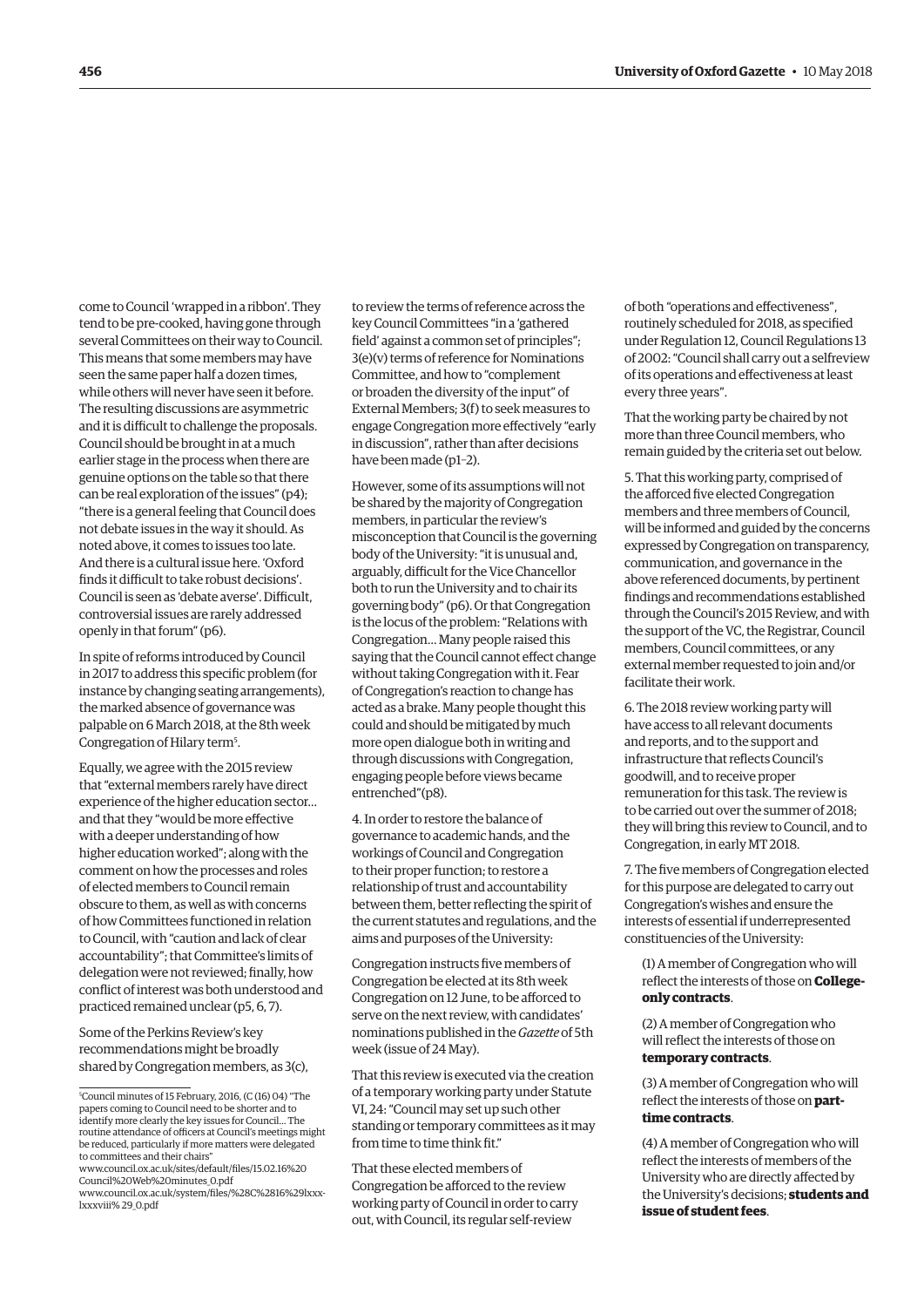(5) A member of Congregation who will refect the interests of their university colleagues who are neither members of Congregation, nor the University, but are directly impacted by our decisions **nationally**.

8. The fve members of Congregation will be elected through an open process which allows those respective constituencies within the University to discuss key concerns with Congregation members before the election, in the aim of supporting those who can best refect their interests. Council is to facilitate this process through the resources of the Secretariat, to be completed by the meeting of Congregation of 8th week TT, 2018.

The elected members will possess a dual function. The frst is to represent the interests of a particular constituency listed above during the review process, availing themselves of its support, experience, and expertise. The second is to represent the general interest of the University and its members overall, taking up Congregation's mandate, and reversing the recent drift to a managerial top-down culture, while strengthening Oxford's centuries-old tradition of self-governance.'

#### *Signatories*:

Karma Nabulsi, St Edmund Hall Kate Tunstall, Worcester Sudhir Hazareesingh, Balliol Steven Methven, Worcester Robert Gildea, Worcester Stuart White, Jesus Anna Lora-Wainwright, St Cross Henrike Laehnemann, St Edmund Hall Tom Kuhn, St Hugh's Bernard Sufrin, Worcester Katrin Kohl, Jesus Charles Louth, Queen's Philip Mountford, St Edmund Hall Mohamed-Salah Omri, St John's C W C Williams, St Edmund Hall Simon Park, St Anne's Jessica Goodman, St Catherine's Alain Viala, Lady Margaret Hall Patricia Daley, Jesus Caroline Warman, Jesus Jan Zielonka, St Anthony's Gordon Barrett, DPIR Patricia Thornton, Merton

## *Council's response*

Council considered this resolution at its meeting on 23 April in the context of its own decision to conduct a self-review, a focus of which it is intended will be on the relationship between Council and Congregation. The paper considered and accepted by Council is set out below. Eleven members of Council are currently elected by Congregation and all members of Council are committed to efective engagement with all members of Congregation. Council believes that engagement should extend beyond the fve categories listed in the resolution. For this and other reasons Council considers the resolution to be unacceptable to it and therefore a debate will be held at the meeting of Congregation on 15 May.

#### (C(18)37)

COUNCIL.

# **Council's self-review of efectiveness, 2018/19**

Ref COU/1

#### **(a) Summary**

At a recent meeting of Council (12/3/18) it was agreed that the efectiveness of Council (and in particular the relationship between Council and Congregation) should be a topic for consideration at the next away day in September.

Council is also required to undertake a selfreview of its operations and efectiveness at least every three years and to agree the procedure immediately prior to the review<sup>1</sup>. Council's last self-review took place in 2015 and the next review is currently scheduled to start in MT 18. It is proposed that the work of the self-review should commence sooner to inform the Council Away Day discussion and that it should include a focus on the relationship between Council and the wider University in general and Congregation in particular.

In order to make best use of the away day in September it is proposed that work on the

self-review commence over the summer vacation. It will be important to have input from all members of Council and to ensure that a process is adopted which enables members of Congregation, and in particular those in demographic groups who are not currently represented on Council and whose views are not therefore always sufficiently heard, to contribute to the review process.

#### **(b) Action required by Council**

Council is asked to:

i. **agree** to conduct a self-review exercise that includes a focus on the relationship between Council and the wider University, and in particular with Congregation;

ii. **agree** that the review take active steps to engage with members of Congregation by way of preparation for the Away Day, including gaining input from currently under-represented groups whose views can then be refected back to Council; and

iii. **endorse** that a member or members of Council should lead and facilitate the review.

#### **(c) Key issues**

# **1. Outcomes of Council's self-review of efectiveness held in 2015**

The report of the last self-review was presented in Council paper C(16)04<sup>2</sup>, an update on actions provided in C(16)101<sup>3</sup>, and recommendations relating to committees and decision making in C(16)1174 . 9

<sup>1</sup> Regulation 12 of Council Regulations 13 of 2002 (www. [admin.ox.ac.uk/statutes/regulations/1101-120.shtml\) and](www.admin.ox.ac.uk/statutes/regulations/1101-120.shtml)  Council's Standing Orders 2017/18 para 44.

<sup>2</sup> https://www.council.ox.ac.uk/system/ [fles/%28C%2816%2904%29w%20Self-review%20](https://www.council.ox.ac.uk/system/files/%28C%2816%2904%29w%20Self-review%20of%20Council%20-%20paper%20and%20annexes.pdf)  of%20Council%20-%20paper%20and%20annexes.pdf 3 https://www.council.ox.ac.uk/system/ [fles/%28C%2816%29101%29w%20Review%20of%20](https://www.council.ox.ac.uk/system/files/%28C%2816%29101%29w%20Review%20of%20Committees%20-%20clean.pdf)  Committees%20-%20clean.pdf 4 [https://www.council.ox.ac.uk/system/](https://www.council.ox.ac.uk/system/files/%28C%2816%29117w%29.pdf)  fles/%28C%2816%29117w%29.pdf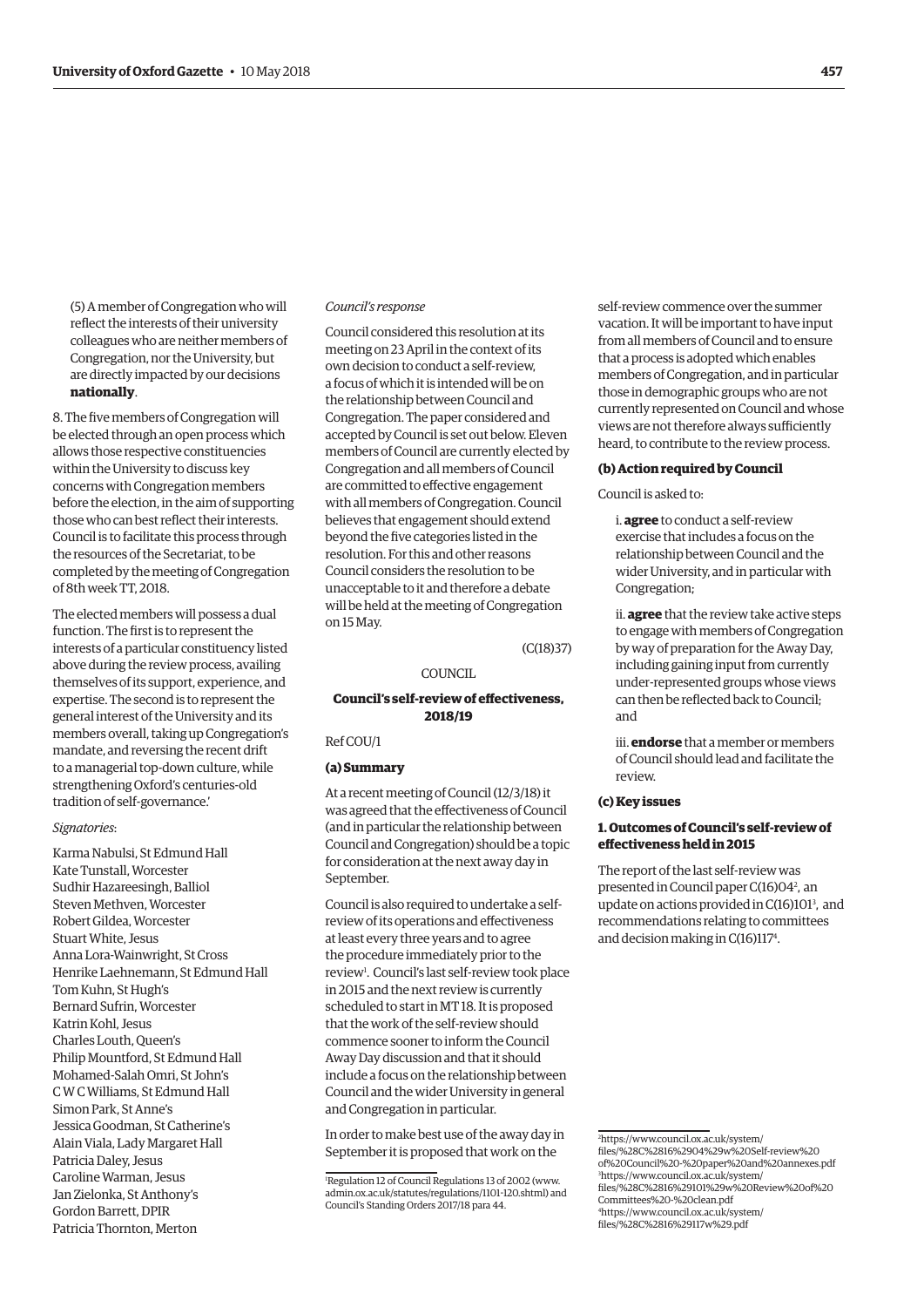| Recommendation of self-review 2015                                                                                                                                                                                                    | <b>Actions taken</b>                                                                                                                                                                                                                                                                                                                                                                                                                                                                                                                                                                                                                                                                                                                                                                                                                                                                                                                                                                                                                            |
|---------------------------------------------------------------------------------------------------------------------------------------------------------------------------------------------------------------------------------------|-------------------------------------------------------------------------------------------------------------------------------------------------------------------------------------------------------------------------------------------------------------------------------------------------------------------------------------------------------------------------------------------------------------------------------------------------------------------------------------------------------------------------------------------------------------------------------------------------------------------------------------------------------------------------------------------------------------------------------------------------------------------------------------------------------------------------------------------------------------------------------------------------------------------------------------------------------------------------------------------------------------------------------------------------|
| Structuring Council agendas so that there is<br>adequate time to discuss genuinely strategic<br>issues.                                                                                                                               | Strategic issues are put on the earlier part of the agenda. Divisional reports are now given<br>at meetings spread throughout the year. The greater delegation of operational matters<br>to Council's main committees and greater use of SharePoint for reports from those<br>committees (see also below) has also reduced pressure on Council's agenda.                                                                                                                                                                                                                                                                                                                                                                                                                                                                                                                                                                                                                                                                                        |
| Rethink the timing and content of the annual<br>Away Day.                                                                                                                                                                             | The last two Away Days were structured to allow discussion on strategically important<br>topics rather than to hear reports from the Divisions.                                                                                                                                                                                                                                                                                                                                                                                                                                                                                                                                                                                                                                                                                                                                                                                                                                                                                                 |
| Review the Committees supporting Council,<br>and their delegated authorities, including the<br>actions which their Chairs are empowered to<br>take; starting with the way in which existing<br>delegations are exercised in practice. | A review was conducted of the terms of reference of the Council's main committees in a<br>'gathered field' against a common set of principles in order to ensure that appropriate and<br>consistent levels of delegation are in place to committees, subcommittees and chairs of<br>these committees. The review reported in October 2016 and took effect on 1 January 2017.<br>This resulted in                                                                                                                                                                                                                                                                                                                                                                                                                                                                                                                                                                                                                                                |
|                                                                                                                                                                                                                                       | a reduction both in the number of committees and in the number reporting directly to<br>Council:<br>the introduction of a standard form of Standing Orders for Council's main committees,<br>providing in particular a clear statement of the actions delegated to their chairs;<br>revised general regulations for all committees and for all committees reporting directly<br>to Council or one of its main committees and revised regulations for each of Council's<br>main committees;<br>a revised template for Council papers to reduce the volume of detail provided direct<br>to Council, the background being made available through papers and minutes on<br>committee SharePoint sites; and<br>annual rather than more frequent summary reports to Council from its main<br>committees, regular reporting to be through Council members' access to the<br>SharePoint sites of the main committees, and the annual reports to focus on key issues<br>and to be in a form capable of publication to Congregation on Council's website. |
| Change the way papers are written and<br>presented, and discussions structured to<br>promote honest debate.                                                                                                                           | Papers are structured now to be shorter and to link to the papers that have been discussed<br>by other committees before the issue has come to Council.<br>Below the line papers are no longer circulated in paper form and have been moved to<br>SharePoint. A decision has also been made to move some of the longer supporting papers<br>on above the line items to SharePoint so that the volume of paper for each meeting has<br>been reduced substantially.                                                                                                                                                                                                                                                                                                                                                                                                                                                                                                                                                                               |
| Improve the dynamics of Council.                                                                                                                                                                                                      | The seating arrangements have been changed so that only Council members now sit<br>around the Council table.<br>Dinners for Council members after the meeting of Council are held at the Vice-<br>Chancellor's residence.                                                                                                                                                                                                                                                                                                                                                                                                                                                                                                                                                                                                                                                                                                                                                                                                                       |
| Promote the 'collective' nature of Council's<br>responsibilities over the 'hats' which individual<br>members wear.                                                                                                                    | Council members are reminded at the beginning of the year of their duties as Trustees<br>and their responsibility to the institution, rather than the community they may feel they<br>represent.                                                                                                                                                                                                                                                                                                                                                                                                                                                                                                                                                                                                                                                                                                                                                                                                                                                |
| Transforming the communications with the rest<br>of the University.                                                                                                                                                                   | Elected members of Council have agreed to be point of contact for Congregation members<br>with areas of responsibility for the committees on which they sit <sup>5</sup> .                                                                                                                                                                                                                                                                                                                                                                                                                                                                                                                                                                                                                                                                                                                                                                                                                                                                      |

5 [https://gazette.web.ox.ac.uk/sites/default/fles/gazette/documents/media/15\\_march\\_2018\\_-\\_no\\_5199\\_redacted.pdf](https://gazette.web.ox.ac.uk/sites/default/files/gazette/documents/media/15_march_2018_-_no_5199_redacted.pdf) 

# **2. Proposed parameters for Council's self-review of efectiveness**

The parameters of the proposed review are as follows.

#### *Ground to be covered*

The efectiveness of Council as currently constituted, including the following issues.

- The change in the University's demographic makeup in the last 15 or so years and how Council's structure might adapt to that?
- Is Council getting the balance right between its input to strategic and policy questions on the one hand and its fduciary duties on the other?
- How might engagement with Congregation be improved?
- Is Council efectively briefed on the business its committees are considering?

# *Method*

Those Council members leading the review are asked to provide an outline approach for discussion at the next Council meeting.

#### *Report*

A written report setting the fndings would be presented to Council at its away day meeting on 21 September.

# **(d) Further information**

Further information is available from the [Registrar \(tel: \(01865\) 270232, email: ewan.](mailto:ewan.mckendrick@admin.ox.ac.uk)  mckendrick@admin.ox.ac.uk).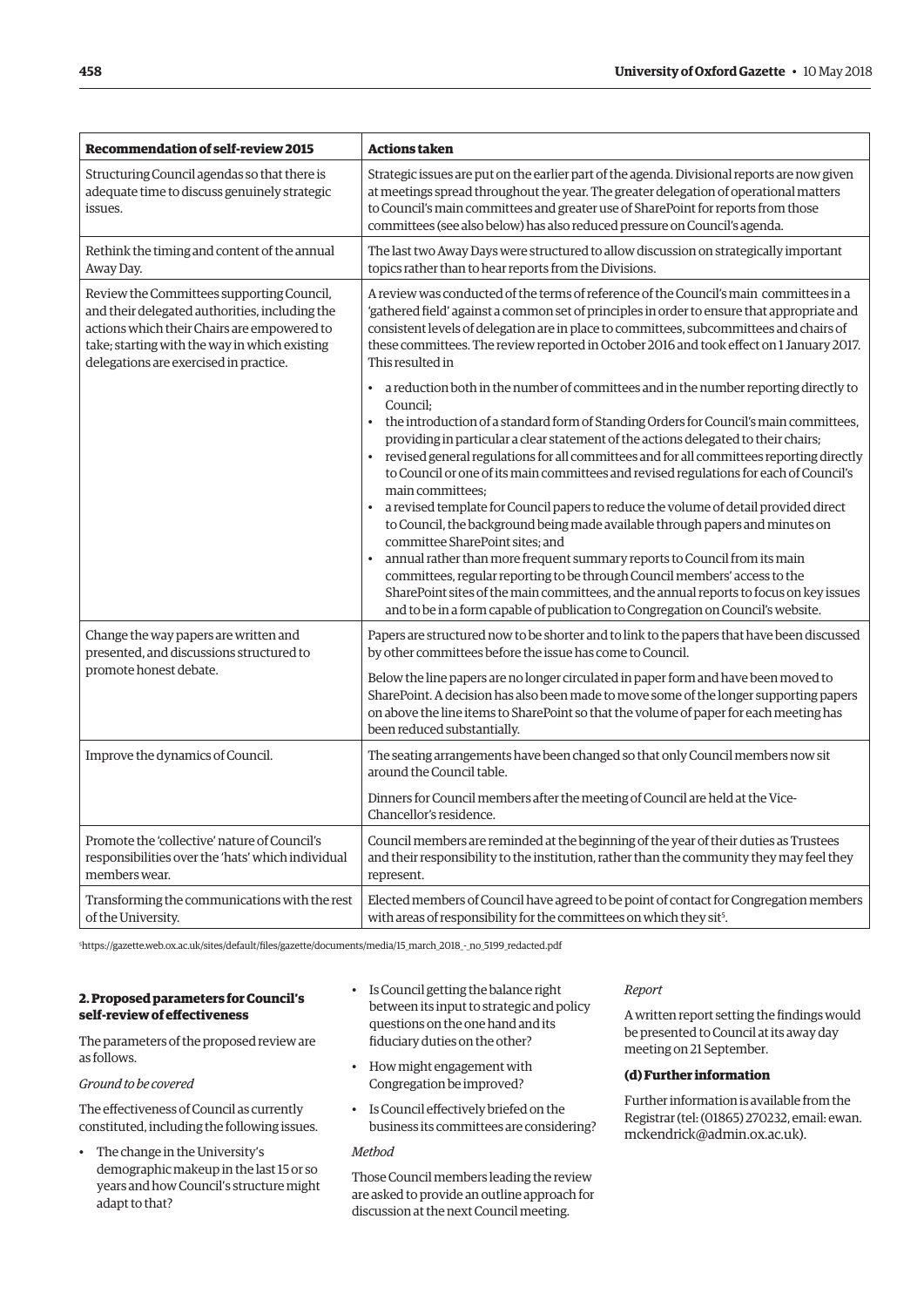# **Arrangements for the meeting**

A meeting will be held at 2pm on 15 May in the Sheldonian Theatre for the debate and voting on the resolution at (2) above.

#### *Attendance and timings*

The meeting will be held in the Sheldonian Theatre. Attendance at the meeting is open to members of Congregation and to nominated representatives of the Oxford University Student Union (Oxford SU) as agreed in advance by the Vice-Chancellor. Admittance to the theatre will be on the production of a valid University card and will be on a first-come, first-served basis (places will be reserved for scheduled speakers). The doors of the Sheldonian Theatre will open at 1.45pm and will remain open throughout the meeting except when voting is taking place. The Vice-Chancellor has decided that the wearing of gowns shall be optional on this occasion.

# *Order of business*

The Vice-Chancellor will open the meeting at 2pm and set out the procedure and order of business as follows:

- The Vice-Chancellor will declare the resolutions approving the conferment of Honorary Degrees (at (1) above) carried at the start of the meeting.
- The resolution at (2) above will be moved and seconded.
- The opposition to the resolution will be moved and seconded on behalf of Council.
- Further speeches will be invited in support of or in opposition to the resolution as time permits (information for those wishing to speak is provided below).
- The mover of the opposition to the resolution will be given the opportunity to respond to the debate.
- The mover of the resolution will be given the opportunity to respond to the debate.

There will be a vote on the resolution . Voting will be by division.

#### *Advance notice by speakers*

Members of Congregation who wish to speak are asked to indicate this intention by emailing congregation.meeting@ admin. ox.ac.uk by **noon on Monday, 14 May** at the latest. It would be helpful if those intending to speak would indicate whether they wish to speak in support of or in opposition to the resolution and explain in no more than 25 words what issues they wish to cover to assist with determining the order in which speakers are called. Speakers will be expected to limit their contributions to four minutes. Owing to time constraints, it may not be possible to call all those who wish to speak. On the other hand, if time permits, those who have not indicated in advance may have an opportunity to speak.

#### *Transcript*

It is intended that a transcript of the meeting will be published in the Gazette of 24 May and, before then, on the Congregation website. As a result of time constraints, it will not be possible to check the report of the proceedings with individual speakers before publication. Speakers are asked to provide [their written texts by email to congregation.](mailto:congregation.meeting@admin.ox.ac.uk)  meeting@admin.ox.ac.uk by **9am on Wednesday, 16 May**.

# Congregation 29 May

¶ Members of Congregation are reminded that any two members may, not later than **noon on 21 May**, give notice in writing to the Registrar that they wish to discuss the Annual Review of the University (see the note on the conduct of business in Congregation below). If no such notice has been given, and unless Council has declared otherwise or the meeting has been adjourned, the Annual Review shall be declared presented and the meeting may be cancelled.

# Presentation of the Annual Review of the University

The Annual Review of the University for 2016/17 (available at www.ox.ac.uk/ [annualreview-2016-17\) will be presented](www.ox.ac.uk/annualreview-2016-17)  and may be discussed.

#### **Congregation** 7 June

# **Elections**

#### **COUNCIL**

## COMMITTEES REPORTING TO COUNCIL

Buildings and Estates Subcommittee Continuing Education Board

# OTHER COMMITTEES AND UNIVERSITY BODIES

Visitors of the Ashmolean Museum Visitors of the Botanic Garden Delegacy for Nomination of Candidates for Ecclesiastical Benefices Prevent Steering Group Committee for the Ruskin School of Fine Art Curators of the Sheldonian Theatre Visitatorial Board Panel

# DIVISIONAL BOARDS

Humanities Board Mathematical, Physical and Life Sciences Board Social Sciences Board

# FACULTY BOARDS

Board of the Faculty of English Language and Literature Board of the Faculty of Law Board of the Faculty of Linguistics, Philology and Phonetics Board of the Faculty of Oriental Studies Board of the Faculty of Philosophy

Details are in the 'Elections' section below.

# **Note on procedures in Congregation**

¶ Business in Congregation is conducted in accordance with Congregation Regulations 2 of 2002 [\(www.admin.ox.ac.uk/statutes/](http://www.admin.ox.ac.uk/statutes/regulations/529-122.shtml)  [regulations/529-122.shtml\). A](http://www.admin.ox.ac.uk/statutes/regulations/529-122.shtml) printout of these regulations, or of any statute or other regulations, is available from the Council Secretariat on request. A member of Congregation seeking advice on questions relating to its procedures, other than elections, should contact Planning and Council Secretariat at the University Offices. Wellington Square (telephone: (2)70012; [email: congregation.meeting@admin.ox.ac.](mailto:congregation.meeting@admin.ox.ac.uk)  uk); questions relating to elections should be directed to the Elections Officer. Ms S L S Mulvihill (telephone: (2)80463; email: elections.office@admin.ox.ac.uk).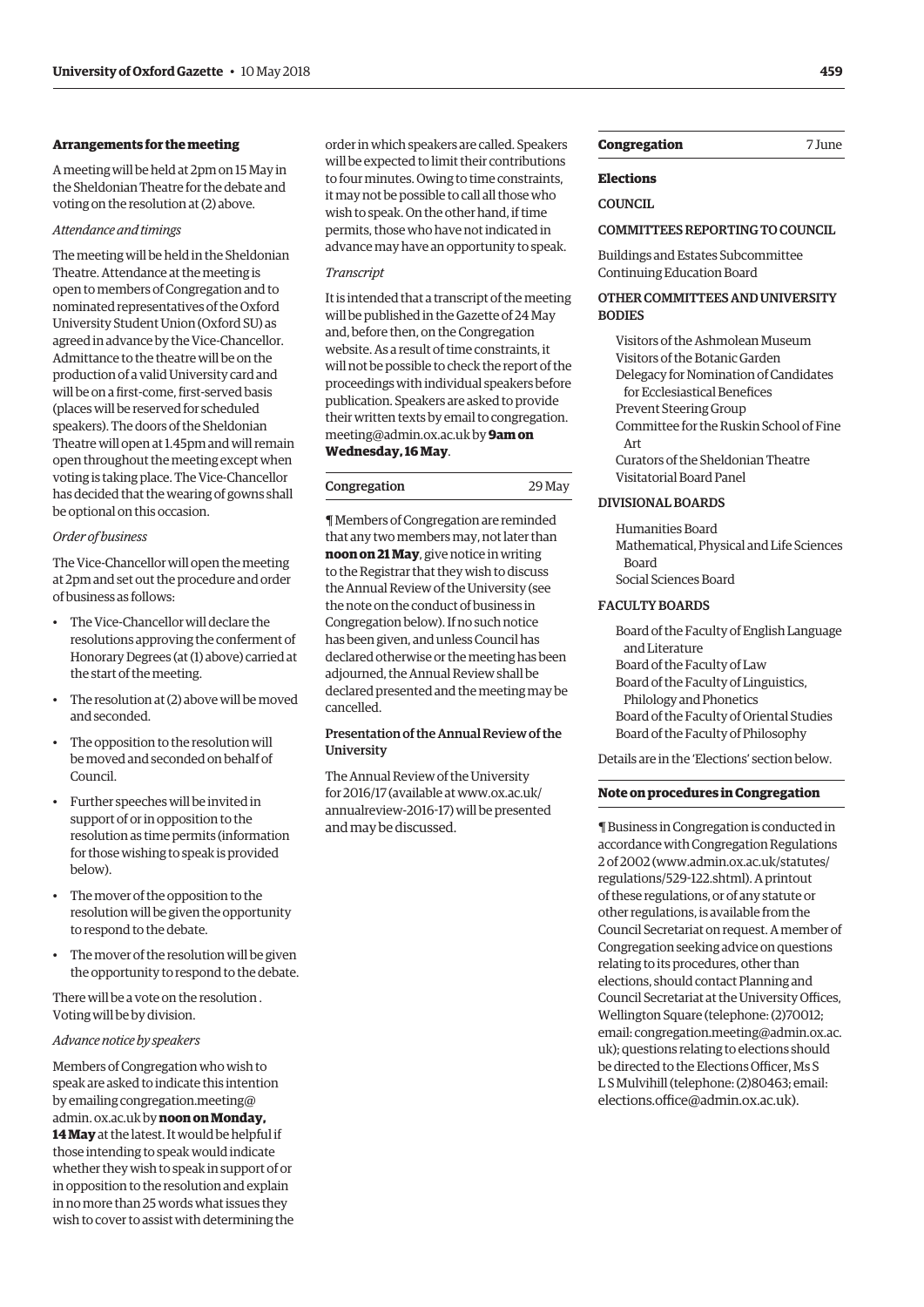# <span id="page-7-0"></span>Notices

#### **General Notices**

# **Vice-Chancellor's Innovation Awards**

The inaugural Vice-Chancellor's Innovation Awards, open to any employee of the collegiate University, will recognise and celebrate high-quality research-led innovation at all levels. This may include the creation of new products or models; entrepreneurial activity; social enterprise; infuencing policy; or cultural engagement. There are four award categories: Team Work Building Capacity; Inspiring Leadership; and Early Career. Winners of each category will have a short video made about their project. The overall winner, chosen by the Vice-Chancellor, will receive £2,000.

Nominations are now open; the deadline is 28 May. Entrants may self-nominate or be nominated by someone else. Entry via IRAMS: [https://irams.ox.ac.uk. M](https://irams.ox.ac.uk)ore informatio[n: www.ox.ac.uk/research/](www.ox.ac.uk/research/innovation-awards)  innovation-awards, [innovationawards@](mailto:innovationawards@admin.ox.ac.uk)  admin.ox.ac.uk or 01865 616572.

# **Guidelines for academic leave**

Academic staff are reminded of the guidelines for applying for and taking leave, which are published on the [Personnel Services website: www.admin.](www.admin.ox.ac.uk/personnel/staffinfo/academic/guidelinesforleave)  ox.ac.uk/personnel/staffinfo/academic/ guidelinesforleave.

#### **Encaenia**

# TICKET REGISTRATION FOR ENCAENIA 2018

Online registration is now open for the Encaenia ceremony taking place in the Sheldonian Theatre on 20 June. Members of Congregation, staff, students and academic visitors are invited to apply for tickets online at [www.ox.ac.uk/encaenia. M](http://www.ox.ac.uk/encaenia)embers [of Convocation: please email encaenia@](mailto:encaenia@admin.ox.ac.uk)  admin.ox.ac.uk to request a ticket. The website includes information on the registration process, guest tickets, timings of the day and the dress code. Invitations to the Encaenia Garden Party were sent electronically on 23 April to all those eligible to attend.

## LORD CREWE'S BENEFACTION

Heads of House, University Officers (as given in Statute IX), holders of the Oxford degrees of Doctor of Divinity, Civil Law, Medicine, Letters, Science and Music, and the honorands are invited to partake of Lord Crewe's Benefaction to the University on the morning of the ceremony and then to walk in procession to the Sheldonian Theatre. Holders of the Oxford Higher Degrees (described above) who wish to participate are invited to contact the Events Office at [encaenia@admin.ox.ac.uk or](mailto:encaenia@admin.ox.ac.uk) on 01865 280524 for more information. All other guests, listed above, will be sent an invitation by the Events Office.

#### **Appointments**

#### **Humanities**

With the approval of the Humanities Board, the following appointments and reappointments have been made.

# APPOINTMENTS

Maziyar Ghiabi, BA Venice, MPhil DPhil Oxf, Departmental Lecturer in Modern Iranian History, Faculty of Oriental Studies, from 1 April 2018 to 31 August 2020

Joseph Eliezer Salkie Moshenska, BA Camb, MA PhD Princeton, Associate Professor of English Literature 1550– 1770, Faculty of English Language and Literature, and Fellow of University College, from 1 April 2018 to 31 March 2023

#### REAPPOINTMENTS

Adam Smyth, BA Oxf, MA PhD R'dg, Professor of English Literature and the History of the Book, Faculty of English Language and Literature, and Fellow of Balliol, from 1 September 2018 to retirement

# **Mathematical, Physical and Life Sciences**

#### CONFERMENTS OF TITLE

*Corrigendum:*  Nicholas Green, Associate Professor, Department of Chemistry

#### **Musical and other Events**

#### **Oriel**

# PRE-EVENSONG RECITALS

The following 30-minute recitals will be given at 5.15pm on Sundays in the chapel. [Free. More information: www.oriel.ox.ac.uk/](www.oriel.ox.ac.uk/about-college/news-events/events)  about-college/news-events/events.

*13 May*: Craig Ogden, guitar

*27 May*: John Oxlade, organ

# Lectures

#### **Mathematical, Physical and Life Sciences**

#### **Department of Chemistry**

# PHYSICAL CHEMISTRY SEMINARS

The following seminars will be given at 2pm on Mondays in the ICL Lecture Theatre. All welcome. Conveners: Professor Andrew Baldwin, Professor Dirk Aarts

#### Professor Petra Schwille, Max-Planck-Institut für Biochemie

*21 May*: 'Towards a minimal set of modules for cellular life'

# Professor Dominic Vella

*4 Jun*: 'Understanding elastic deformation: new wrinkles on the pizza theorem'

# SOFT MATTER, BIOMATERIALS AND INTERFACES SEMINARS

The following seminars will be given at 3pm on Tuesdays in the JSR room PTCL. All welcome. Conveners: Dr R P A Dullens, Professor J Yeomans

# Dr Vera Meester, Leiden

*29 May*: 'Dumbbell impurities in hexagonal crystals of highly repulsive colloidal spheres at fuid interfaces'

Dr Francis Woodhouse, Cambridge *5 Jun*: 'Confned active matter: vortices, ferromagnets and logic gates'

#### **Colleges, Halls and Societies**

## **St Antony's**

## MIDDLE EAST CENTRE SEMINARS

The following events will take place at 5pm on Fridays in the Investcorp Lecture Theatre.

# Avi Shlaim and Eugene Rogan will present a film screening followed by discussion *11 May: 1948*

Umran Safter, Director, will present a flm screening followed by discussion *18 May: Through Ottoman Eyes* 

Moncef Marzouki, former President of Tunisia

*7 Jun*: Annual George Antonius Memorial Lecture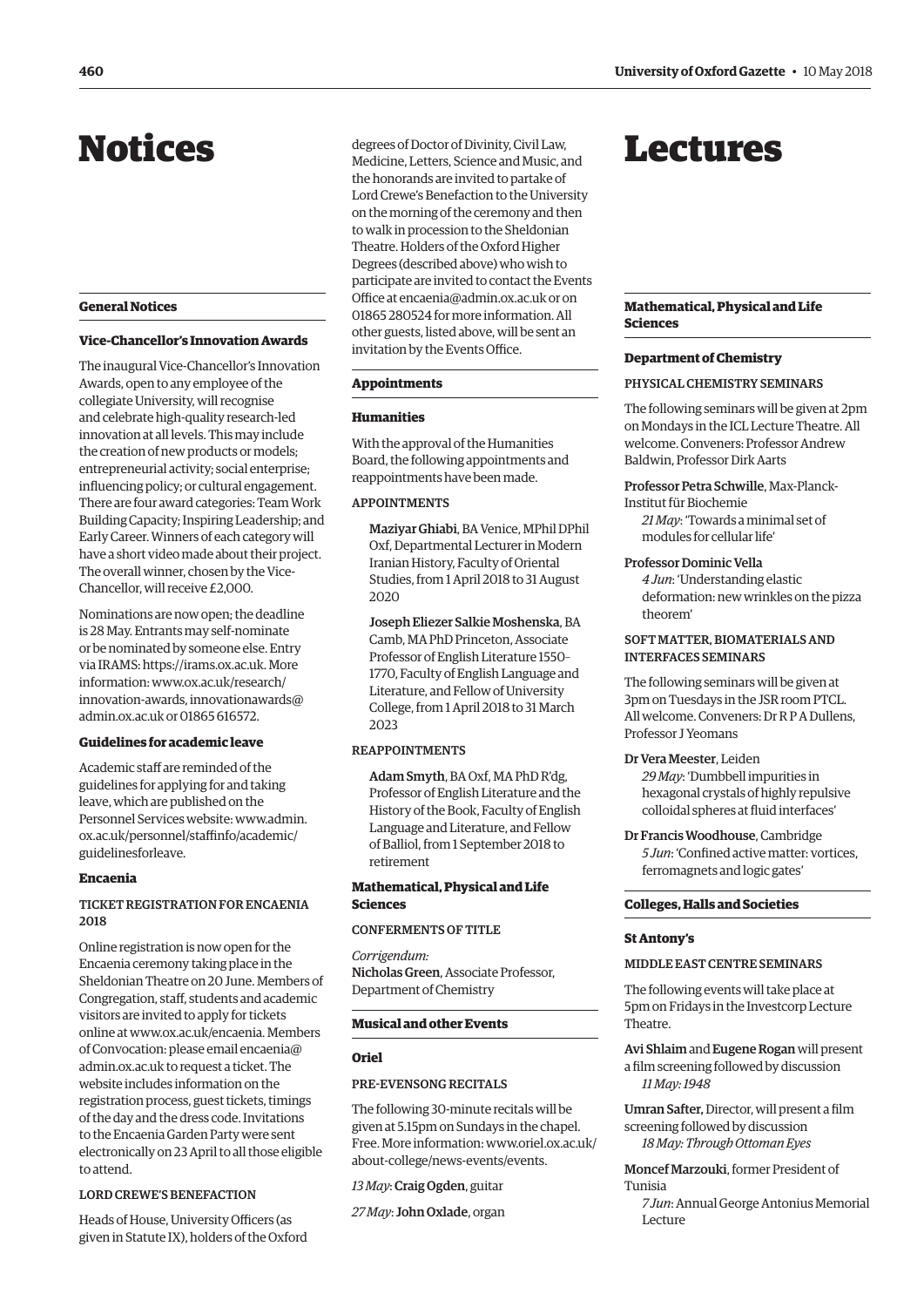# Examinations and Boards

# <span id="page-8-0"></span>CELEBRATION OF PROFESSOR ELLA SHOHAT

The following events are jointly organised with the Stanley Lewis chair of Israeli Studies and the School of Interdisciplinary [Area Studies. To register: https://bit.](https://bit.ly/2qJHJLz)  ly/2qJHJLz.

Ella Shohat, NYU, will lecture at 2pm on 13 June in the Investcorp Lecture Theatre. Comments by Yuval Evri.

*Subject*: 'The question of Judeo-Arabic: nation, partition and the linguistic imaginary'

Moshe Behar, Manchester, Kfir Cohen, Van Leer Jerusalem Institute, Jacqueline Rose, Birkbeck, and Ella Shohat, NYU, will host a book event at 5pm on 13 June in the Nissan Lecture Theatre.

*Subject*: 'On the Arab Jew, Palestine and other displacements'

Ella Shohat, NYU, and Avi Shlaim will present a workshop at 2.30 on 14 June in the Investcorp Lecture Theatre.

*Subject*: 'Memory, memoirs and history'

# WOMEN'S RIGHTS RESEARCH SEMINARS

The following seminars will take place at 2pm on Wednesdays in the Board Room, Middle East Centre. Convenor: Nazila Ghanea

Shahla Tizro, St John

*23 May*: 'The archaeology of experience of domestic violence against women in Iran'

Deena Al Asfoor

*30 May*: 'Tale of two Omani women'

# **St Cross**

ST CROSS COLLEGE CENTRE FOR THE HISTORY AND PHILOSOPHY OF PHYSICS

A conference will be held 10.30am–5pm on 9 June at St Cross and the Martin Wood Lecture Theatre, Department of Physics. Free. More information and to register: [www.stx.ox.ac.uk/happ/events/](http://www.stx.ox.ac.uk/happ/events/)  spacespacetime-one-day-conference.

*Subject*: 'From space to spacetime''

# **Examinations for the Degree of Doctor of Philosophy**

*This content has been removed as it contains personal information protected under the Data Protection Act.*

#### **Changes to Examination Regulations**

For the complete text of each regulation listed below and a listing of all changes to regulations for this year to date, please see [https://gazette.web.ox.ac.uk/examination](https://gazette.web.ox.ac.uk/examination-regulations)regulations.

# **Social Sciences**

RESEARCH DEGREES IN THE SAÏD BUSINESS SCHOOL *corrigendum* to *Gazette* notice of 24 November 2016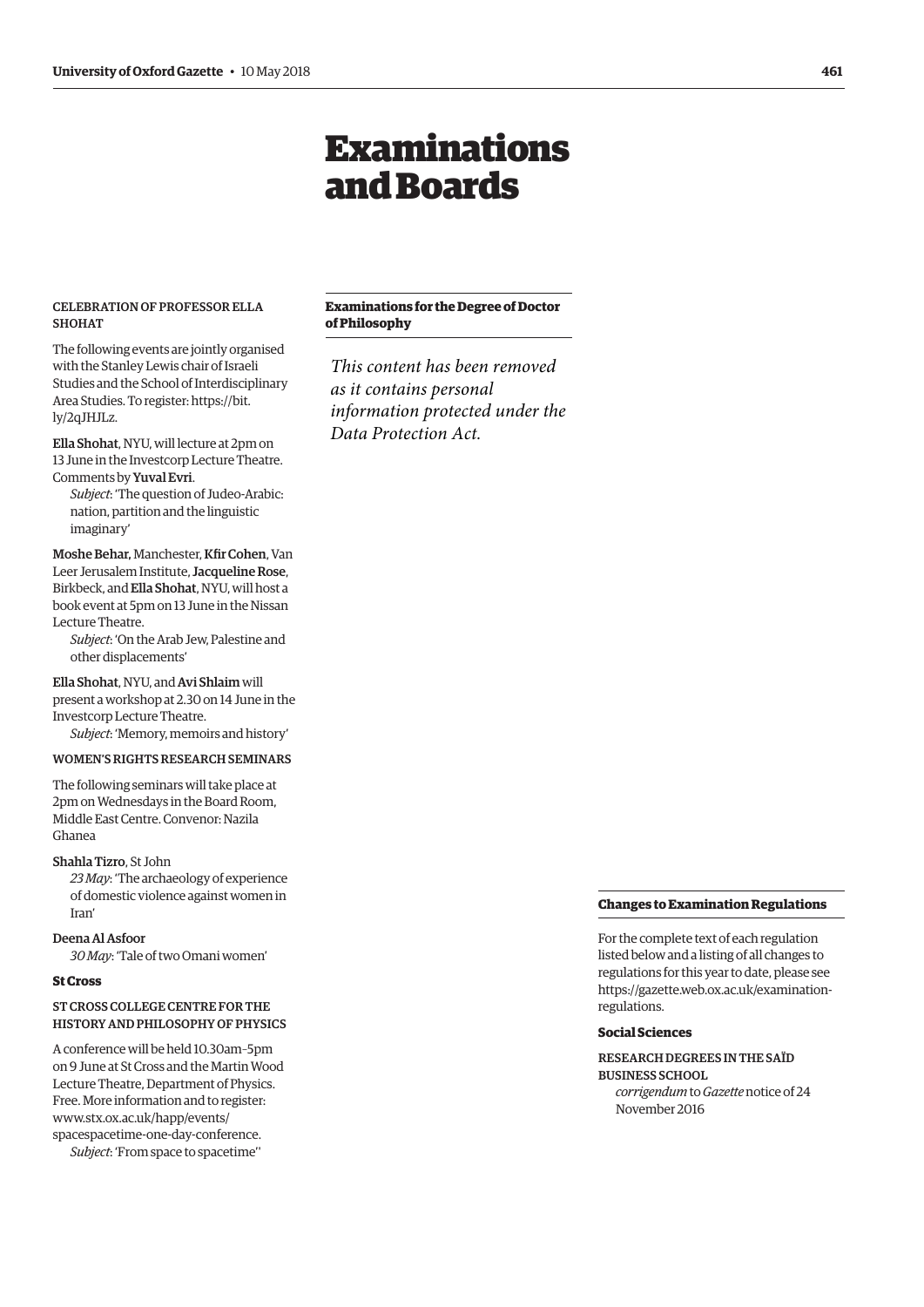# <span id="page-9-0"></span>Colleges, Halls and Societies

#### **Obituaries**

# **St Hilda's**

 $\overline{a}$ Elizabeth Bailey (*née* Rippon), 23 February 2018; 1955. Aged 81. Juliet Clare Crump (*née* Boys), 11 April 2018; 1963. Aged 75. Kate Merrigan (*née* Catherine Jenkins), 19 January 2018; 1963. Aged 74. Joan Eileen Walsh, 30 December 2017; 1950. Aged 85.

#### **Worcester**

Philip John Daunton, 15 May 1995; 1940. Aged 74.

Jonathan David Milward, March 2018; 2012. Aged 23.

Neville Peter Moray, 15 December 2017; 1953. Aged 82.

Usni Pramoj, 2 April 2017; 1953. Aged 82. Christopher George Read, 9 October 2017; 1950. Aged 86.

Stephen James Forman Unwin,

29 December 2017; 1949. Aged 90. Denys Ambrose Williams, 7 August

2014; 1950. Aged 84.

Peter Johnson Wilson, 16 February

2018; 1959. Aged 78. James Robert Edmund Wishart, April

2018; 1974. Aged 61. Thomas Martin Howe Wollocombe,

20 December 2016; 1953. Aged 83.

Please note: in the lists below, the names precded by *vice* are those of the persons

Elections

currently in office, whose terms of office are now coming to a close (thereby prompting all the vacancies now advertised for election). When the start date is abbreviated 'wie' (with immediate effect) two possible dates are indicated: if the election is uncontested, the candidate deemed elected will take up office as of the close of the nomination period (10 May); if the election is contested, the candidate elected will take up office following the close of the voting period (7 June).

#### **Elections** 7 June

# **Call for nominations**

The nomination period for the elections below will close at **4pm on 10 May**.

#### **Council**

- One member of Congregation elected by Congregation from members of the faculties in the Divisions of Mathematical, Physical and Life Sciences and of Medical Sciences to hold office from MT 2018 to MT 2022 [*vice* Professor Helen I McShane, Harris Manchester]
- One member of Congregation elected by Congregation from members of the faculties in the Divisions of Humanities and of Social Sciences to hold office from MT 2018 to MT 2022 [*vice* Dr Ian M C Watson, Christ Church]
- One member of Congregation, not necessarily being a member of any division and not in any case being nominated in a divisional capacity, elected by Congregation to hold office from MT 2018 to MT 2022 [*vice* Professor Anne E Trefethen, St Cross]

*Note*: Full details of Council's remit, composition, functions and powers [can be found at: www.admin.ox.ac.uk/](www.admin.ox.ac.uk/statutes/783-121.shtml)  statutes/783-121.shtml.

Elected members of Council will ordinarily be expected to serve on a small number of other committees (typically between one and three, usually including at least one of the main committees of Council ie PRAC, GPC, Education Committee, Personnel Committee, Research Committee).

For further information, please contact the Senior Assistant Registrar (Governance) [\(nigel.berry@admin.ox.ac.uk\).](mailto:nigel.berry@admin.ox.ac.uk) 

#### **Committees reporting to Council**

# BUILDINGS AND ESTATES **SUBCOMMITTEE**

• One person elected by Congregation to hold office from MT 2018 to MT 2021 [*vice* Ms Rosie Mortimer, Department of Chemistry]

For further information, please contact the Secretary ([shaka.obhiozele@admin.ox.ac.](mailto:shaka.obhiozele@admin.ox.ac.uk)  [uk\).](mailto:shaka.obhiozele@admin.ox.ac.uk) 

## CONTINUING EDUCATION BOARD

• One member of the Department for Continuing Education elected by and from among the members of the department to hold office from MT 2018 to MT 2021 [*vice* Dr Nazila Ghana, Kellogg]

For further information, please contact the Secretary ([peter.gambles@admin.ox.ac.uk\).](mailto:peter.gambles@admin.ox.ac.uk) 

## **Other Committees and University Bodies**

#### VISITORS OF THE ASHMOLEAN MUSEUM

• Two members of Congregation elected by Congregation to hold office from MT 2018 to MT 2022 [*vice* Professor A C Clunas, Trinity; Professor M J Snowling, St John's]

*Note*: Further information on the Visitors [can be found at: www.admin.ox.ac.uk/](www.admin.ox.ac.uk/statutes/regulations/489-112.shtml)  statutes/regulations/489-112.shtml.

For further information, please contact the Secretary ([emma.brown@ashmus.ox.ac.uk\).](mailto:emma.brown@ashmus.ox.ac.uk) 

#### VISITORS OF THE BOTANIC GARDEN

• One person elected by Congregation to hold office from MT 2018 to MT 2021 [*vice* Professor H C J Godfray, Jesus]

For further information, please contact the Secretary ([stephen.harris@plants.ox.ac.uk\).](mailto:stephen.harris@plants.ox.ac.uk) 

# DELEGACY FOR NOMINATION OF CANDIDATES FOR ECCLESIASTICAL **BENEFICES**

• Two members of Convocation elected by Congregation to hold office from MT 2018 to MT 2024 [*vice* Dr Jennifer Strawbridge, Mansfeld; The Revd Bruce R L Kinsey, Balliol]

For further information, please contact the Secretary ([catherine.hemingway@admin.](mailto:catherine.hemingway@admin.ox.ac.uk)  [ox.ac.uk\).](mailto:catherine.hemingway@admin.ox.ac.uk)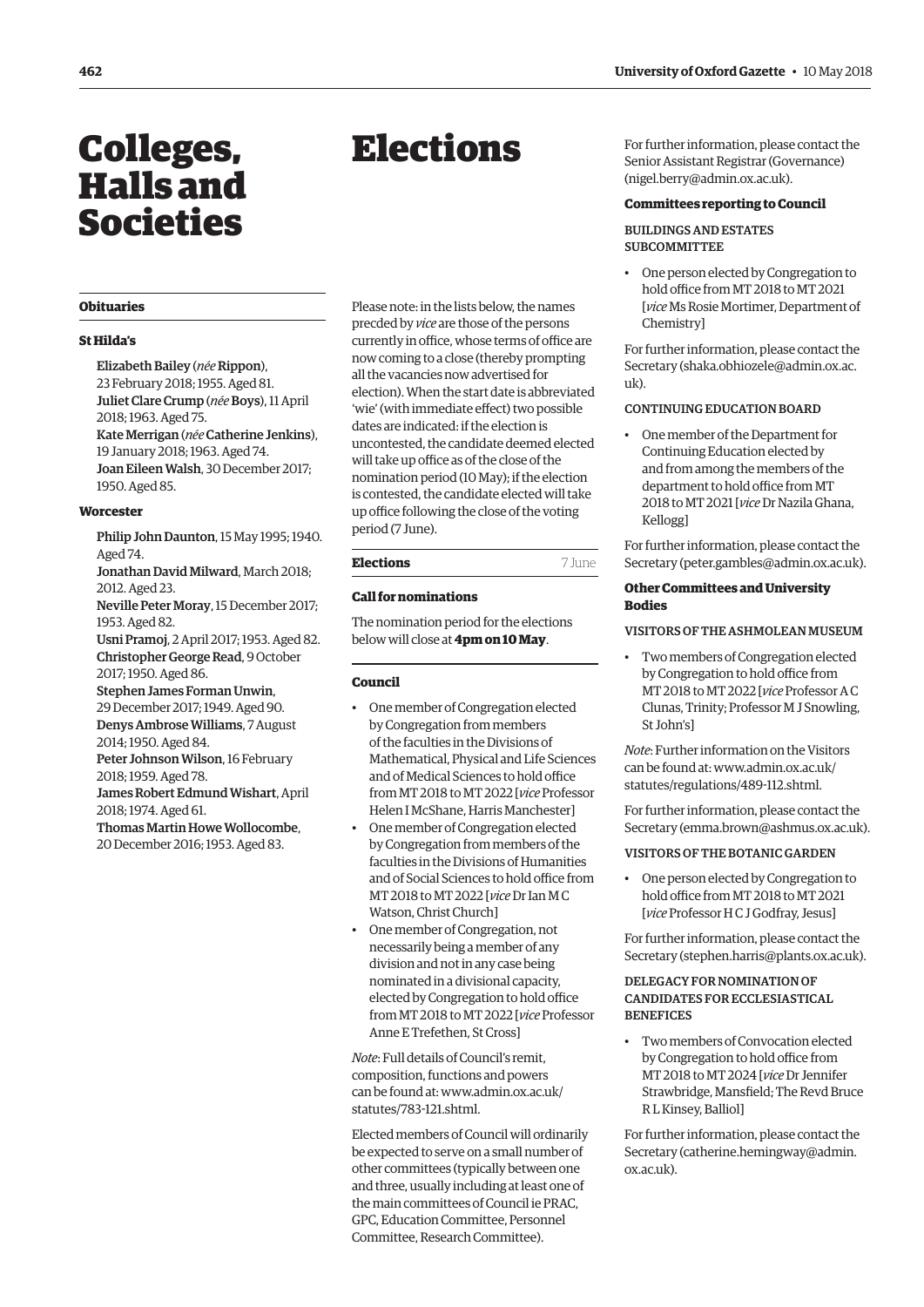# PREVENT STEERING GROUP

• Five persons elected by Congregation to hold office with immediate effect to MT 2019 [new positions]

The Prevent Steering Group was established to consider in detail how the University should respond, and give efect to, the statutory Prevent duty. Further information about the work of the group can be found at: www1.admin.ox.ac.uk/councilsec/prevent.

In accordance with part 3 of the resolution approved by Congregation on 31 May 2016, 'That the University's Prevent Steering Group be aforced with a minimum of fve elected members of Congregation by 0th week MT 2016', Council ordered an election to be held on 28 July 2016. At its meeting of 5 February 2018, Council ordered an election in Trinity term 2018 for fve members of Congregation to hold office until the beginning of Michaelmas term 2019.

Elections to this body are conducted under the regulations set out in Part 8 of Congregation Regulations 2 of 2002.

For further information, please contact the Secretary [\(sarah.cowburn@admin.ox.ac.uk\).](mailto:sarah.cowburn@admin.ox.ac.uk) 

# COMMITTEE FOR THE RUSKIN SCHOOL OF FINE ART

• Two persons holding teaching posts in the Ruskin School, who shall be elected by all those holding such posts except the Ruskin Master of Drawing under arrangements as per Council Regulation 19 of 2002 to hold office from MT 2018 to MT 2021 [*vice* Professor B D Catling, Linacre; Professor M Chevska, Brasenose]

For further information, please contact the Secretary ([bob.green@ruskin-sch.ox.ac.uk\).](mailto:bob.green@ruskin-sch.ox.ac.uk) 

# CURATORS OF THE SHELDONIAN **THEATRE**

• One member of Congregation elected by Congregation to hold office from MT 2018 to MT 2024 [*vice* Professor D A Hills, Lincoln]

*Note*: Further information on the board can [be found at: www.admin.ox.ac.uk/statutes/](www.admin.ox.ac.uk/statutes/regulations/181-084.shtml#_Toc86825837)  regulations/181-084.shtml#\_Toc86825837.

For further information, please contact the Secretary ([john.weston@admin.ox.ac.uk\).](mailto:john.weston@admin.ox.ac.uk) 

# VISITATORIAL BOARD PANEL

• Four members of Congregation required to engage in academic teaching and/or research either by their written contracts of employment or by established and agreed practice elected by Congregation to hold office from MT 2018 to MT 2022. except where noted [*vice* Professor

M D Goodman, Wolfson; Professor H I McShane, Harris Manchester; Dr Chrystalina Antoniades, Brasenose; Dr Amy Beth Zavatsky, St Edmund Hall (wie to MT 2019)]

*Note*: Further information on the panel can be found a[t: www.admin.ox.ac.uk/](www.admin.ox.ac.uk/statutes/353-051a.shtml)  statutes/353-051a.shtml a[nd www.admin.](www.admin.ox.ac.uk/statutes/regulations/248-062.shtml)  ox.ac.uk/statutes/regulations/248-062. shtml.

For further information, please contact the Secretary ([ellen.hudspith@admin.ox.ac.uk\).](mailto:ellen.hudspith@admin.ox.ac.uk) 

# **Divisional Boards**

# HUMANITIES BOARD

- One person elected by and from among the members of the Faculty of Oriental Studies to hold office wie to MT 2020 [*vice* Professor Barend Ter Haar, University College]
- One person elected by and from among the members of the Faculty of Philosophy to hold office wie to MT 2020 [*vice* Dr Chris Timpson, Brasenose]

For further information, please contact the Secretary ([lynne.hirsch@humanities.ox.ac.](mailto:lynne.hirsch@humanities.ox.ac.uk)  [uk\).](mailto:lynne.hirsch@humanities.ox.ac.uk) 

# MATHEMATICAL, PHYSICAL AND LIFE SCIENCES BOARD

- One person elected by and from among the members of the Faculty of Materials to hold office from  $MT 2018$  to  $MT 2022$ . [*vice* Professor M R Castell, Linacre]
- One person elected by and from among the members of the Faculty of Plant Sciences to hold office from MT 2018 to MT 2022 [*vice* Professor R P Jarvis, Wolfson]

For further information, please contact the Secretary ([saira.shaikh@mpls.ox.ac.uk\).](mailto:saira.shaikh@mpls.ox.ac.uk) 

#### SOCIAL SCIENCES BOARD

- One member elected by and from the academic members of the Faculty of Law to hold office from MT 2018 to MT 2020 [new position]\*
- One member elected by and from the academic members of the Department of Politics and International Relations to hold office from MT 2018 to MT 2020 [new position]\*
- One member elected by and from the academic members of the Saïd Business School to hold office from MT 2018 to MT 2020 [new position]\*

\*Under the regulations governing the composition of Divisional Boards, the above vacancies fall within the single constituency of 'three persons elected on a rotational basis by and from academic members of

the following units of the division, with each person serving a two-year period: (a) the Department of Economics; (b) the Department of Education; (c) the Faculty of Law; (d) the Department of Politics and International Relations; (e) the School of Geography and the Environment; and (f) the Saïd Business School'. The last units elected to this constituency were (i) the Department of Economics, (ii) the Department of Education and (iii) the School of Geography and the Environment.

For further information about the Board, [please contact the Secretary \(catherine.](mailto:catherine.paxton@socsci.ox.ac.uk)  paxton@socsci.ox.ac.uk).

# **Faculty Boards**

# BOARD OF THE FACULTY OF ENGLISH LANGUAGE AND LITERATURE

• Five persons elected by and from the members of the faculty of English Language and Literature to hold office from MT 2018 to MT 2020 [*vice* Dr S-M Evangelista, Trinity; Dr Paulina Kewes, Jesus; Professor Rhodri Lewis, St Hugh's; Professor Matthew Reynolds, St Anne's; Dr Daniel Thomas, Wadham]

For further information, please contact the Secretary ([sadie.slater@ell.ox.ac.uk\).](mailto:sadie.slater@ell.ox.ac.uk) 

# BOARD OF THE FACULTY OF LAW

• One Ordinary Member elected by and from all members of the faculty exclusive of the persons qualified to be Official Members as per Regulation 10 of Council Regulations 19 of 2002 to hold office with immediate efect to MT 2019 [*vice*  Professor Julie A Dickson, Somerville]

For further information, please contact the Secretary (charlotte.vinnicombe@law.ox.ac.  $11\overline{k}$ 

# BOARD OF THE FACULTY OF LINGUISTICS, PHILOLOGY AND PHONETICS

• Four persons elected by and from among the members of the Faculty of Linguistics, Philology and Phonetics to hold office from MT 2018 to MT 2020 [new positions]

These elections are advertised in anticipation of the changes to the regulations made by Council, which will come into efect on 6 April 2018 and which will reduce the number of elected members on this Board from fve to four. The changes to the regulations were published in the 22 March 2018 issue of the *Gazette*.

For further information, please contact the Secretary ([administrator@ling-phil.ox.ac.](mailto:administrator@ling-phil.ox.ac.uk)   $11k$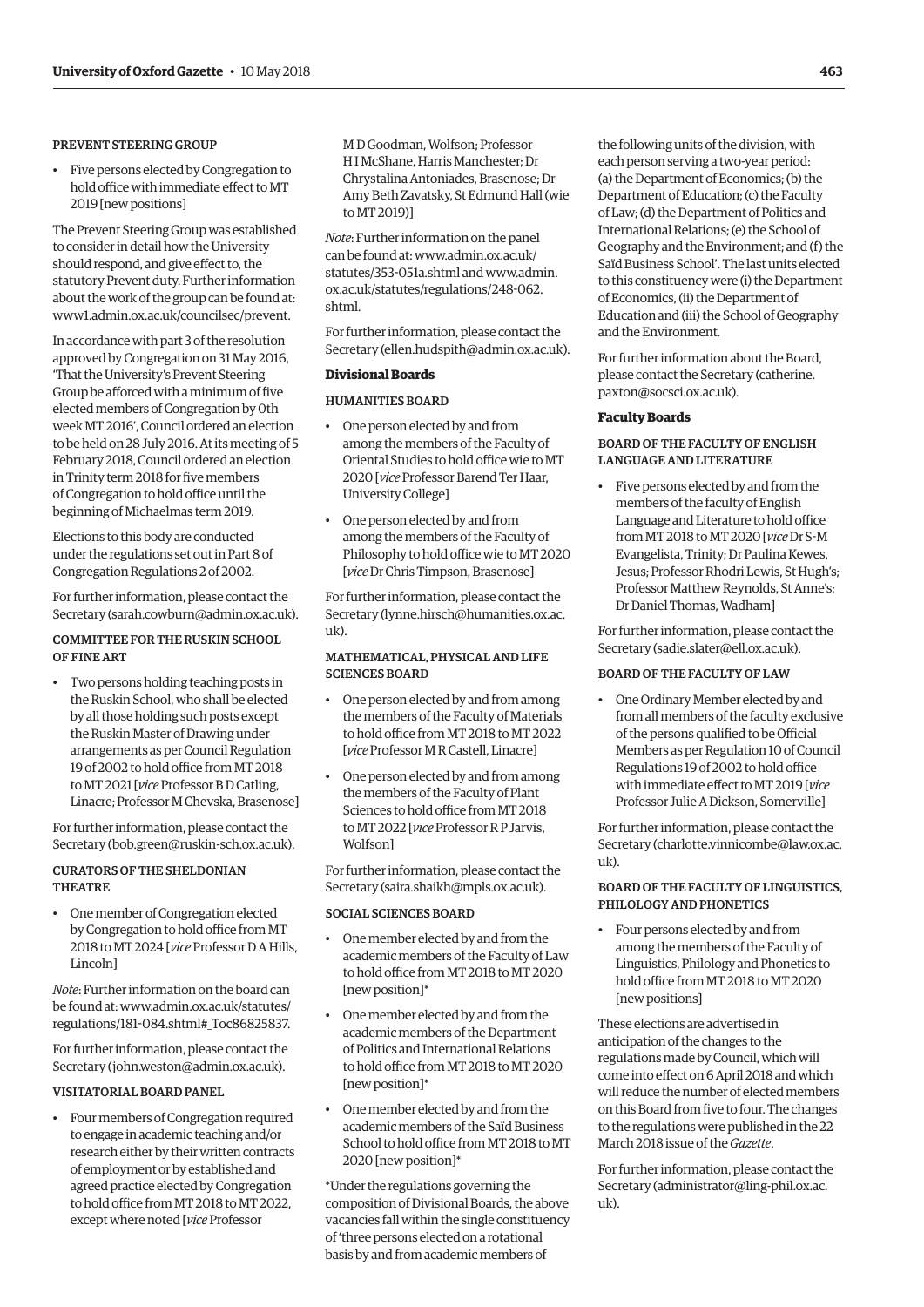# BOARD OF THE FACULTY OF ORIENTAL **STUDIES**

• Five persons elected by and from among the members of the Faculty of Oriental Studies to hold office from MT 2018 to MT 2020 [*vice* Professor M D Goodman, Wolfson; Professor Jeremy Johns Wolfson; Professor Ulrike Roesler, Wolfson; Professor Zeynep Yürekli-Görkay, Wolfson; Professor Stefano Zacchetti, Balliol]

For further information, please contact the Secretary [\(thomas.hall@orinst.ox.ac.uk\).](mailto:thomas.hall@orinst.ox.ac.uk) 

## BOARD OF THE FACULTY OF PHILOSOPHY

• Four persons elected by and from among the members of the Faculty of Philosophy to hold office from MT 2018 to MT 2020 [*vice* Professor Alison Hills, St John's; Dr Joseph Schear, Christ Church; A D Gomes, Trinity; Dr Luca Castagnoli, Oriel]

For further information, please contact the Secretary [\(rachael.sanders@philosophy.](mailto:rachael.sanders@philosophy.ox.ac.uk)  [ox.ac.uk\).](mailto:rachael.sanders@philosophy.ox.ac.uk) 

# **Notes:**

Nominations in writing for the elections on 7 June, by four members of Congregation other than the candidate, will be received by the Elections Office, at the University Offices, Wellington Square, up to **4pm on 10 May**.

At least one nomination in respect of each candidate must be made on an official [nomination form \(available on www.admin.](www.admin.ox.ac.uk/elections/forms/index.shtml)  ox.ac.uk/elections/forms/index.shtml).

All candidates are asked to note the general requirements that apply to all committee members, as set out in Council Regulations 14 of 2002 (General Regulations of Council for Committees) [\(www.admin.ox.ac.](http://www.admin.ox.ac.uk/statutes/regulations/519-122.shtml)  [uk/ statutes/regulations/519-122.shtml\).](http://www.admin.ox.ac.uk/statutes/regulations/519-122.shtml)  Current members seeking re-election are also asked to check for specific restrictions on consecutive service. Please note that a candidate may not be nominated to more than one constituency on the same committee at the same time. For further information, please see the eligibility and amendments to nominations sections on the General Information page of the elections website [\(www.admin.ox.ac.uk/](http://www.admin.ox.ac.uk/elections/geninfo.shtml)  [elections/geninfo.shtml\).](http://www.admin.ox.ac.uk/elections/geninfo.shtml) 

Candidates are invited to include with their nomination forms a written statement of no more than 250 words setting out his or her reasons for standing, and qualifcations for the office being sought.

In the event of a contested election, candidates' statements will be available online at [www.admin.ox.ac.uk/elections](http://www.admin.ox.ac.uk/elections)  and published in the Gazette dated 24 May. Voters may wish to wait until they have read these statements before returning their ballot papers. Ballot papers will be sent out to members of Congregation as soon as possible after the closing date for nominations. Completed ballot papers must be received by the Elections Office not later than **4pm on 7 June**.

If the number of nominations received by the closing date is no more than sufficient to fll the vacancies, the candidates nominated shall be deemed to be duly elected as of the close of the nomination period on 10 May. When required, places will be allocated according to academic standing, as defned in Council Regulations 22 of 2002, Part 2: Academic Precedence and Standing, made by Council on 26 June 2002.

If the number of nominations received by the closing date is less than sufficient to fill the vacancies, those candidates nominated will be deemed elected unopposed, and the remaining vacancies will lapse, in which case, in accordance with the regulations, the places must remain vacant until appointments are made jointly by the Vice-Chancellor and Proctors.

For further information, please contact the Elections Officer (shirley.mulvihill@admin. [ox.ac.uk\).](mailto:shirley.mulvihill@admin.ox.ac.uk)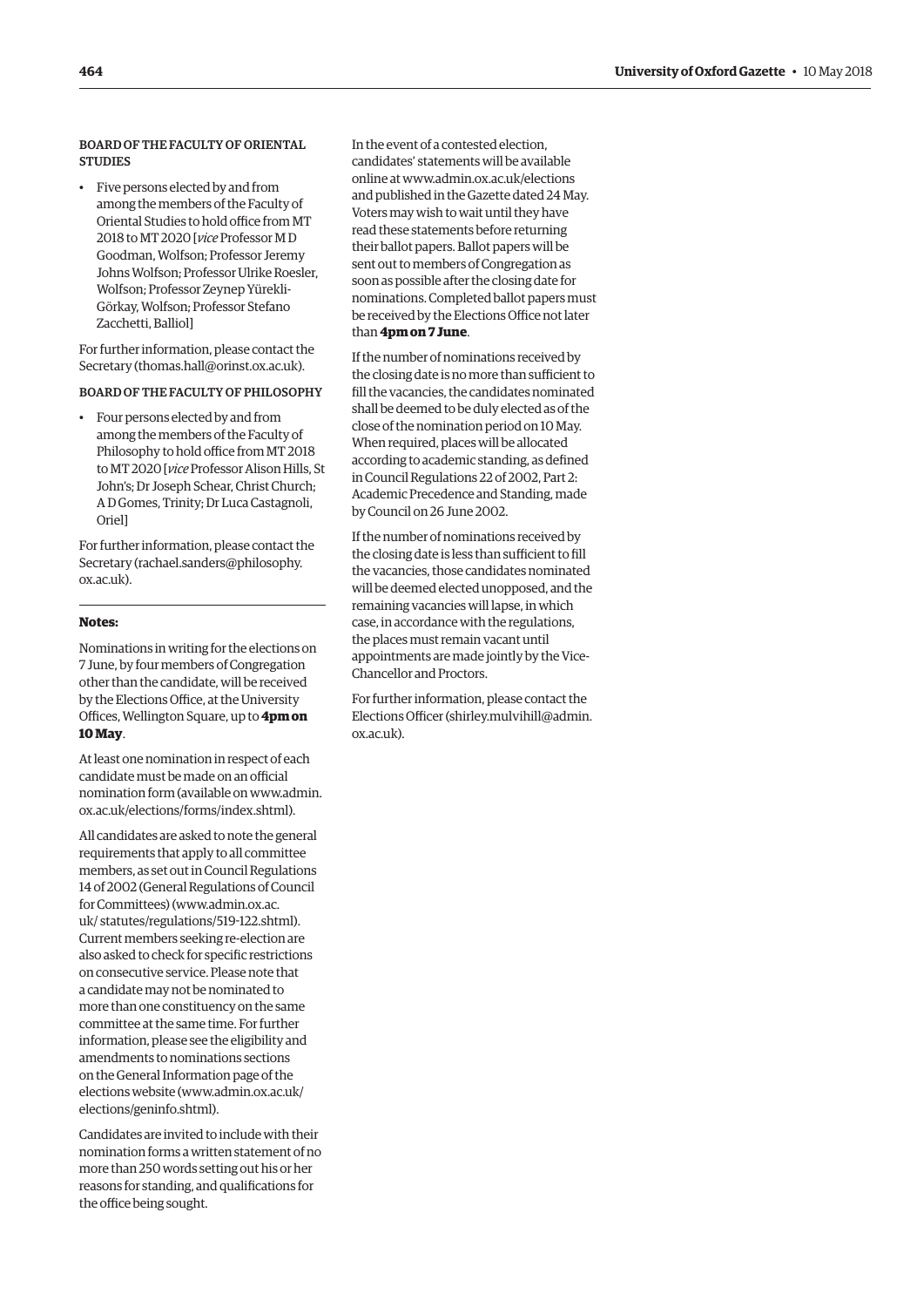# <span id="page-12-0"></span>Advertisements

#### **Advertising enquiries**

*Email***:** [gazette.ads@admin.ox.ac.uk](mailto:gazette.ads@admin.ox.ac.uk)  *Telephone*: 01865 (2)80548 *Web*[: www.ox.ac.uk/gazette/](https://gazette.web.ox.ac.uk/classifiedadvertising-gazette)  classifedadvertising

# **Deadline**

Advertisements are to be received by **noon on Wednesday** of the week before publication (ie eight days before publication). Advertisements must be submitted online.

#### **Charges**

Commercial advertisers: £30 per insertion of up to 70 words, or £60 per insertion of 71–150 words.

Private advertisers: £20 per insertion of up to 70 words, or £40 per insertion of 71–150 words.

Advertisements which are placed only in the online edition of the *Gazette* are reduced to £20 per insertion for commercial advertisers and £10 per insertion for private advertisers for 70-word advertisements (or £40 and £20 respectively for 150-word advertisements).

See our website for examples of whether an advertisement is considered commercial [or private: www.ox.ac.uk/gazette/](https://gazette.web.ox.ac.uk/classifiedadvertising-gazette)  classifedadvertising.

#### **Online submission and payment**

Advertisements must be submitted and paid for online, using a credit card or debit card, through a secure website. For [details, see https://gazette.web.ox.ac.uk/](https://gazette.web.ox.ac.uk/classifiedadvertising-gazette)  classifedadvertising- gazette.

## **Extracts from the terms and conditions of acceptance of advertisements**

#### *General*

1. Advertisements are accepted for publication at the discretion of the editor of the *Gazette*.

*Note*. When an advertisement is received online, an acknowledgement will be emailed automatically to the email address provided by the advertiser. The sending of this acknowledgement does not constitute an acceptance of the advertisement or an undertaking to publish the advertisement in the *Gazette*.

2. The right of the *Gazette* to edit an advertisement, in particular to abridge when necessary, is reserved.

3. Advertisements must be accompanied by the correct payment, and must be received by the deadline stated above. *No refund can be made for cancellation after the acceptance of advertisements*.

4. Once an advertisement has been submitted for publication, no change to the text can be accepted.

5. Voucher copies or cuttings cannot be supplied.

#### *Charges*

6. Two separate charging arrangements will apply, for commercial and private advertisers. The rates applicable at any time will be published regularly in the *Gazette*, and may be obtained upon enquiry. The rates, and guidance on applicability of each rate, are also available online.

The editor's decision regarding applicability of these rates to an individual advertiser will be fnal.

# *Disclaimer*

**7. The University of Oxford and Oxford University Press accept no responsibility for the content of any advertisement published in the Gazette. Readers should note that the inclusion of any advertisement in no way implies approval or recommendation of either the terms of any ofer contained in it or of the advertiser by the University of Oxford or Oxford University Press.** 

#### *Advertisers' Warranty and Indemnity*

#### **13. The advertiser warrants:**

**(i) Not to discriminate against any respondents to an advertisement published in the Gazette on the basis of their gender, sexual orientation, marital or civil partner status, gender reassignment, race, religion or belief, colour, nationality, ethnic or national origin, disability or age, or pregnancy.** 

(ii) That the advertisement does not contravene any current legislation, rules, regulations or applicable codes of practice.

(iii) That it is not in any way illegal or defamatory or a breach of copyright or an infringement of any other person's intellectual property or other rights.

*You are advised to view our full Terms and Conditions of acceptance of advertisements Submission of an advertisement implies acceptance of our terms and conditions, [which may be found at https://gazette.web.](https://gazette.web.ox.ac.uk/classifiedadvertising-gazette)  ox.ac. uk/classifed-advertising-gazette, and may also be obtained on application to Gazette Advertisements, Public Afairs Directorate, University Offces, Wellington Square, Oxford OX1 2JD.* 

#### **Publication in online** *Gazette*

16. Unless the advertiser stipulates otherwise, all advertisements will be published in the online Gazette in addition to the printed Gazette. At the time of submission of an advertisement, the advertiser may stipulate that he or she does not wish the advertisement to be included in the online Gazette. This stipulation: (i) must be made at the time of submission of the advertisement; (ii) cannot later be altered; (iii) will apply to all instances of publication of an advertisement arranged at the time of submission of that advertisement. Please note that advertisements form part of the online *Gazette* as published and cannot be removed or amended after publication.

#### **Miscellaneous**

#### **The Anchor**

**The Anchor** pub, dining rooms and terrace are situated in the heart of Jericho. We serve simple, honest, fresh food with daily changing seasonal specials, an extensive wine list and great beer. Our 2 private dining rooms can seat 14 and 16 and are available for meetings or dinner parties. We are open 9am–11pm Mon– Fri and 8am–11pm Sat and Sun. 2 Hayfeld Rd, Oxford OX2 6TT. Tel: 01865 510282. Web: [www.theanchoroxford.com.](http://www.theanchoroxford.com) 

#### **Research participants sought**

**We are seeking healthy volunteers for our brain stimulation study**. We are looking for participants who are aged 18–35, right-handed, in good health and without history of epilepsy. The study involves 2 visits to the Department of Psychiatry in Oxford. Each session will take around 2 hours. You will be reimbursed for your time and travel. For further info, please contact: Caroline Nettekoven at joystick. [study@psych.ox.ac.uk. Ethics Ref: R53867/](mailto:joystick.study@psych.ox.ac.uk)  RE001.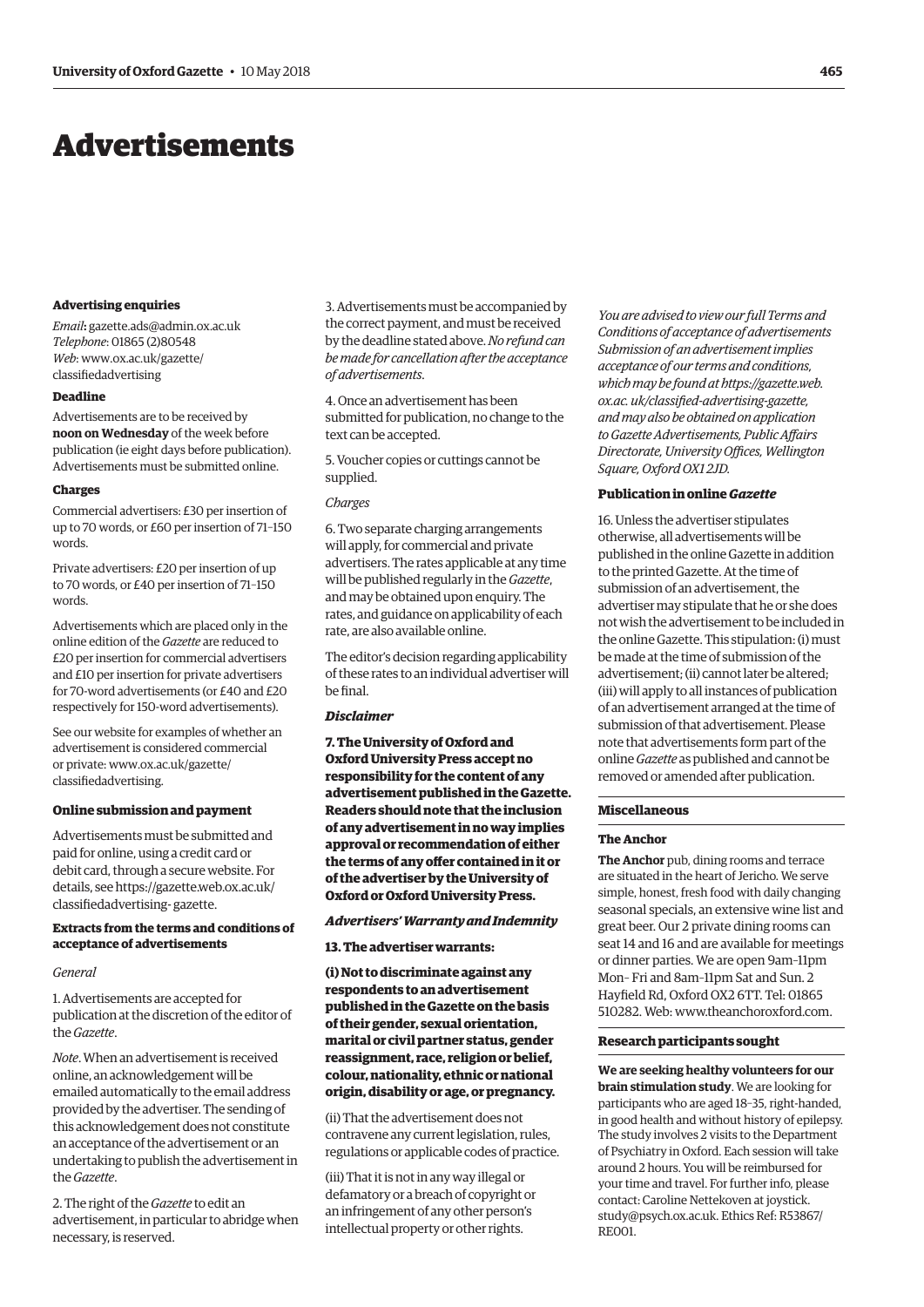# **Groups and societies**

**The Oxford University Newcomers' Club** at the University Club, 11 Mansfield Rd, OX1 3SZ, welcomes the wives, husbands or partners of visiting scholars, of graduate students and of newly appointed academic and administrative members of the University. We offer help, advice, information and the opportunity to meet others socially. Informal coffee mornings are held in the club every Wednesday 10.30am–noon (excluding the Christmas vacation). Newcomers with children (0–4) meet every Fri in term 10.15am–11.45am. We have a large programme of events including tours of colleges, museums and other places of interest. Other term-time activities include a book group, informal conversation group, garden group, antiques group, opportunity to explore Oxfordshire and an opportunities in Oxford group. Visit our website: [www.](http://www.newcomers.ox.ac.uk)  [newcomers.ox.ac.uk.](http://www.newcomers.ox.ac.uk) 

**Oxford Research Staff Society** (OxRSS) is run by and for Oxford research staff. It provides researchers with social and professional networking opportunities, and a voice in University decisions that affect them. Membership is free and automatic for all research staff employed by the University of Oxford. For more information and to keep up to date, see: web: [www.](http://www.oxrss.ox.ac.uk)  [oxrss.ox.ac.uk; Fa](http://www.oxrss.ox.ac.uk)ceboo[k: http://fb.me/](http://fb.me/oxrss)  oxrss; Twitter: @ ResStaffOxford; mailing list: [researchstaffsubscribe@ maillist.ox.ac.uk.](mailto:researchstaffsubscribe@maillist.ox.ac.uk) 

# **Restoration and Conservation of Antique Furniture**

**John Hulme** undertakes all aspects of restoration. 30 years' experience. Collection and delivery. For free advice, telephone or write to the Workshop, 11A High St, Chipping Norton, Oxon, OX7 5AD. Tel: 01608 641692.

#### **Sell your unwanted books**

**Sell your** unwanted books at competitive prices. If you need extra space or are clearing college rooms, a home or an office, we would be keen to quote for books and CDs. Rare items and collections of 75 or more wanted if in VG condition; academic and non-academic subjects. We can view and collect. Contact Graham Nelson at History Bookshop Ltd on 01451 821660 or [sales@historybookshop.com.](mailto:sales@historybookshop.com) 

#### **Antiques bought and sold**

**Wanted and** for sale – quality antiques such as furniture, fire guards, grates and related items, silver, pictures, china and objects d'art etc. Please contact Greenway Antiques of Witney, 90 Corn Street, Witney OX28 6BU on 01993 705026, 07831 585014 or email [jean\\_greenway@hotmail.com.](mailto:jean_greenway@hotmail.com) 

# **Services Ofered**

**Big or small, we ship it all**. Plus free pick up anywhere in Oxford. Also full printing services available (both online and serviced), 24 hour photocopying, private mailing addresses, fax bureau, mailing services and much more. Contact or visit Mail Boxes Etc, 266 Banbury Rd, Oxford. Tel: 01865 514655. Fax: 01865 514656. Email: [staff@mbesummertown.co.uk.](mailto:staff@mbesummertown.co.uk)  Also at 94 London Rd, Oxford. Tel: 01865 [741729. Fax: 01865 742431. Email: staff@](mailto:staff@mbeheadington.co.uk)  mbeheadington.co.uk.

#### **Tuition Ofered**

**Mandarin tuition** offered by a native, PGCEqualified teacher with many years' teaching experience with learners of different ages and nationalities. 1-to-1 or small group tuition for all levels, examinations or selfdevelopment. Lessons are tailor-made to meet students' needs and requirements. The learning process will be enjoyable and productive, and you will explore Chinese culture, history and custom. References are [available on request. Email: chinese2u@](mailto:chinese2u@hotmail.com)  hotmail.com. Tel: 07456 025020.

# **Houses to Let**

**Spacious, detached, furnished family house** to let in Old Marston from mid-Aug 2018. Convenient for city centre by bike, bus, car or walking through University Parks. Large secluded and productive garden, private parking for cars. £2,400 pcm. Ideally we are looking for a family who will take it and look after it for about 1 year in the first instance. Contact Professor Richard Harley by mobile: 07926 172483 or email: [rth@phys.soton.ac.uk.](mailto:rth@phys.soton.ac.uk) 

#### **Flats to Let**

**1-bedroom furnished** flat, £1,350 pcm including bills and taxes in north Oxford. No smokers, no pets. Available from 1 Jul. Rent includes council tax, gas, water, electricity, TV license and Wi-Fi internet. Please email [drsaxena@hotmail.com or](mailto:drsaxena@hotmail.com) call 01865 438348 for further information.

**2-bedroom furnished** flat in central Oxford. Available from 1 Jul. Situated in Gloucester Green, 2 mins from bus station and 5 mins from railway station. Ideal for postgraduate students/professional sharers/commuters. Non-smokers only. £1,300 pcm plus bills. Interested? Please contact Jane: 07792 760201.

#### **Accommodation Ofered**

**Visiting academics welcomed** as paying guests for short or long stays in comfortable home of retired academic couple. Situated in quiet, leafy close in north Oxford within easy distance of main University buildings, town centre, river, shops and restaurants. Rooms have free TV, Wi-Fi, refrigerator, microwave,

kettle, tea, coffee, central heating. Linen, cleaning, breakfast all included in the very moderate terms. Email: [DVL23@me.com.](mailto:DVL23@me.com) 

**scottfraser –** market leaders for quality Oxfordshire property. Selling, letting, buying, renting, investing – we are here to help. Visit [www.scottfraser.co.uk for](http://www.scottfraser.co.uk) more information or call: Headington sales: 01865 759500; Summertown sales: 01865 553900; East Oxford sales: 01865 244666; Witney sales: 01993 705507; Headington lettings: 01865 761111; Summertown lettings: 01865 554577; East Oxford and student lettings: 01865 244666; Witney lettings: 01993 777909.

**Looking for accommodation for less than 12 months?** North Oxford Property Services offers accommodation from 1 month up to 12 months 'term accommodation'. It is often difficult to rent a property for under 12 months, so why not give us a ring on 01865 311745.

**Self-contained bed-sitting room** to let. Large bay-fronted room off Aristotle Lane. En-suite bathroom and kitchenette in private house. £650 pcm including bills and cleaning. Available now. Tel: 01865 558743. Ema[il: klim. mcpherson@new.ox.ac.uk.](mailto:klim.mcpherson@new.ox.ac.uk) 

#### **Self-catering Apartments**

**Visiting Oxford?** Studio, 1-, 2- and 3-bed properties conveniently located for various colleges and University departments. Available from 1 week to several months. Apartments are serviced, with linen provided and all bills included. Details, location maps and photos can be found on our website at [www. shortletspace.co.uk. Co](http://www.shortletspace.co.uk)ntact us by email on [stay@shortletspace.co.uk or](mailto:stay@shortletspace.co.uk) call us on 01993 811711.

**Shortlet studios** for singles or couples needing clean, quiet self-catering accommodation for weeks or months. Handy for High St (town, colleges), Cowley Rd (shops, restaurants), University sportsground (gym, pool), Oxford Brookes campuses, buses (London, airports, hospitals). Modern, selfcontained, fully furnished including cooking and laundry facilities, en-suite bathroom, Wi-Fi broadband, TV/DVD/CD, central heating, cleaning and fresh linen weekly. Off-road parking for cars and bikes. [Taxes and all bills included. Enquiries: stay@](mailto:stay@oxfordbythemonth.com)  oxfordbythemonth. com.

#### **Looking for 5-star serviced**

**accommodation** right in the heart of the city? Swailes Suites offer city centre, award winning maisonettes and apartments providing that 'home from home' feel that will help you get the most out of your stay. The Swailes Suites 'easy in, easy out' fexible booking arrangements, from 3 days to 6 months, together with good transport links make arrival and departure hassle-free. Check out our website at www.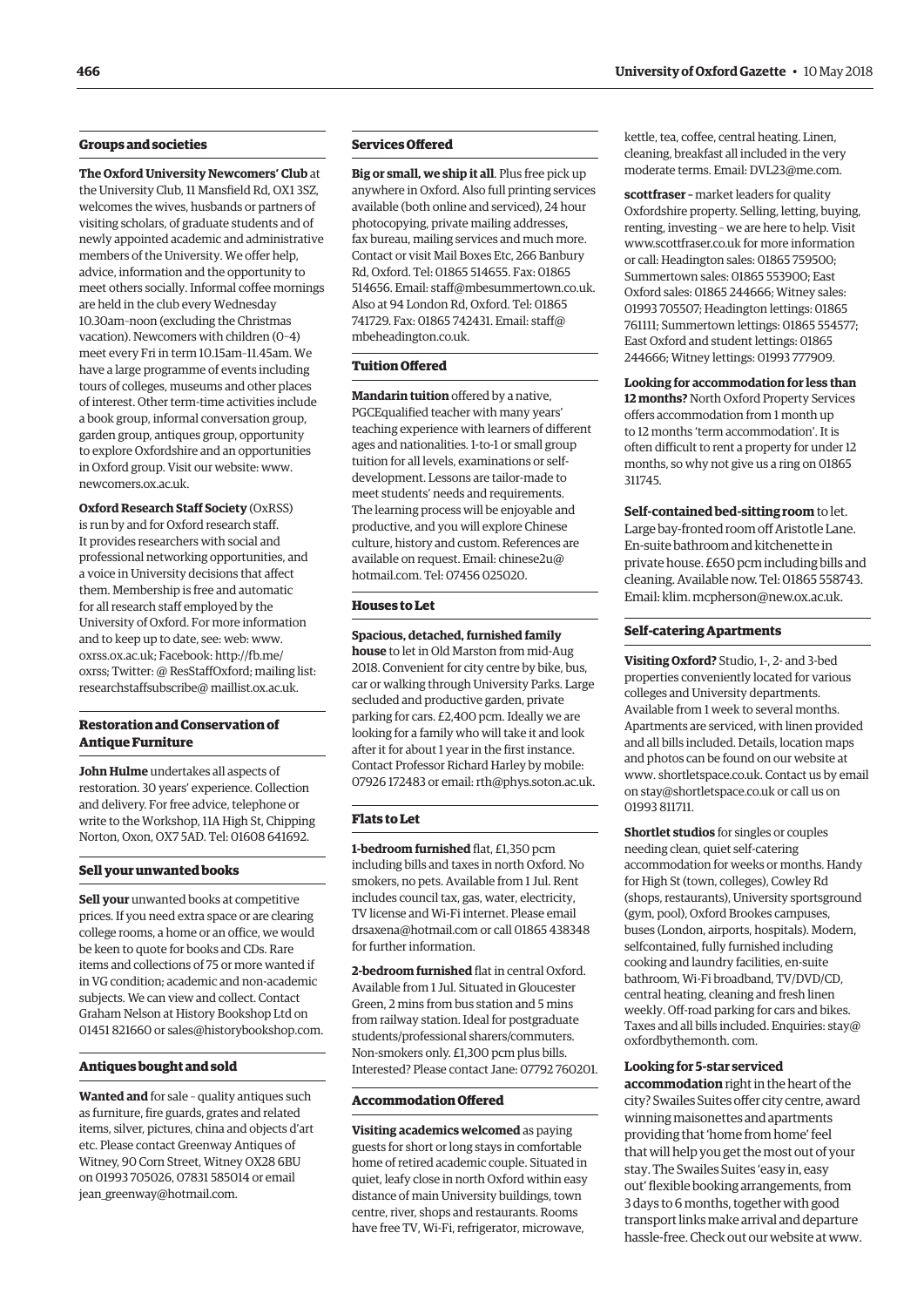<span id="page-14-0"></span>[swailessuites.co.uk, c](www.swailessuites.co.uk)ontact Debbie on 01865 318547 or email [debbie@nops.co.uk.](mailto:debbie@nops.co.uk)  Office established more than 25 years in 47 Walton Street, Jericho, OX2 6AD.

# **Holiday Lets**

**Cornwall** cottage and restored chapel in quiet hamlet on South West Coast Path within 100m of the sea and minutes from Caerhays and Heligan. Each property sleeps 6. Comfortably furnished, c/h, wood burner and broadband. Ideal for reading, writing, painting, walking, bathing, bird watching. Beautiful beach perfect for bucket and spade family holidays. Short winter breaks available from £250. Tel: 01865 558503 or 07917 864113. Email: [gabriel.amherst@btconnect.com. Se](mailto:gabriel.amherst@btconnect.com)e: [www.](http://www.cornwallcornwall.com)  [cornwallcornwall.com.](http://www.cornwallcornwall.com) 

#### **Choose from over 11,000 holiday villas**

and apartments in Spain with Clickstay. We make it easy for you to make the perfect choice with our verified renter reviews and a dedicated customer services team. You can choose from modern apartments in Mallorca to whitewashed traditional fincas in Tenerife from just £73 pw! Many of our rental properties have private pools, sea views and large gardens with BBQ facilities. See: [www.](http://www.clickstay.com/spain)  [clickstay.com/spain.](http://www.clickstay.com/spain) 

# **Houses for Sale**

**Mosaics, Oxford** – an exciting new development and demonstrator NHS Healthy New Town – within easy reach of the city and Headington via networks of cycle routes and public transport. Stylish and architecturally elegant properties: from 1-bedroom modern apartments to spacious detached family houses. Show apartment and home open daily 10am–5.30pm. Help to Buy available. Contact Savills: 01865 269010. For more information see: [http://mosaicsoxford.co.uk.](http://mosaicsoxford.co.uk) 

# **Notifications** of Prizes, Grants and Funding

Please refer to the website, or contact the email address shown, for further details of the awards below.

Students of the University should refer to the Student Funding website for advice [on fees and funding at www.ox.ac.uk/](www.ox.ac.uk/feesandfunding)  feesandfunding.

# **Faculty of History: Roy Foster Irish Government Senior Scholarship in the History and Culture of Ireland**

Faculty of History; Roy Foster Irish Government Senior Scholarship in the History and Culture of Ireland; funded by the Irish Soldiers and Sailors Land Trust of the Irish Government, the Bryan Guinness Charitable Trust, and the Normanby Foundation; open to those recently awarded a postgraduate degree or who are in the fnal stages of a postgraduate degree; £14,000; 14 June; [www.history.ox.ac.uk/home](http://www.history.ox.ac.uk/home)